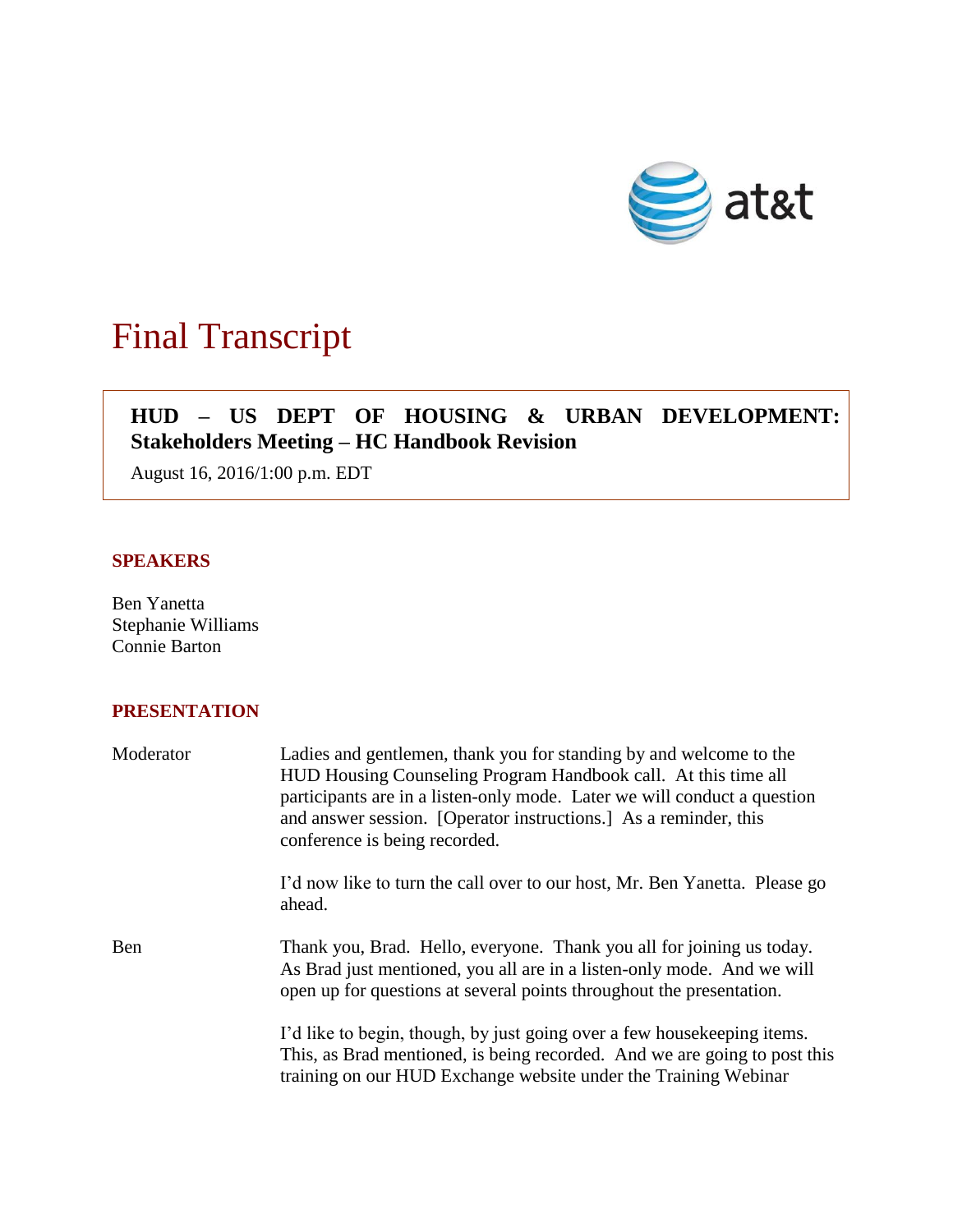Archives, and you'll be able to view it or share this with colleagues that weren't able to join us here today.

We're going to have several polling questions throughout the presentation. We ask that you provide as much feedback as you'd like. That's the purpose of these calls, we want to get as much involvement from you as humanly possible.

When we have the polling questions we're actually going to try something new this time, or, I'm sorry, not the polling questions, but if you have a question to ask we're going to try something new. We feel like to facilitate better feedback we're not going to ask for your names or anything. When they ask for your name, if you'd press the star zero to talk to an operator, you can ask them to give you a number instead, or you can make up a fake name. We want you to be able to share as freely as you'd like, and we have no reason to collect your name anyway.

In addition to asking questions through the  $Q&A$  line by pressing star then zero, you can also type it directly into the webinar interface. And we'll be monitoring those questions as they come in, and we may interrupt the presentation a couple of times to answer some questions that come in that way.

But the conversation doesn't have to end with this webinar. You can always send questions or comments to housing.counseling@hud.gov with anything else you'd like to share regarding this. And if you put "7610 Stakeholder Feedback" in the subject line of the email that you send there, it will get routed to the correct person quicker and then we can get your feedback that way.

And, again, we are going to archive this presentation. If you haven't used the HUD Exchange website before, there's lots of great information up there, as well as previous webinars, including this one. It will take us a couple of days to get it uploaded, but it will be up there shortly.

At the end of the presentation there will be a really brief survey. Please give us your feedback. Let us know what we can do to improve these trainings and feedback meetings in the future. We really do go through all that information, so your feedback is appreciated.

At this time I'd like to turn it over to Stephanie Williams to start us off.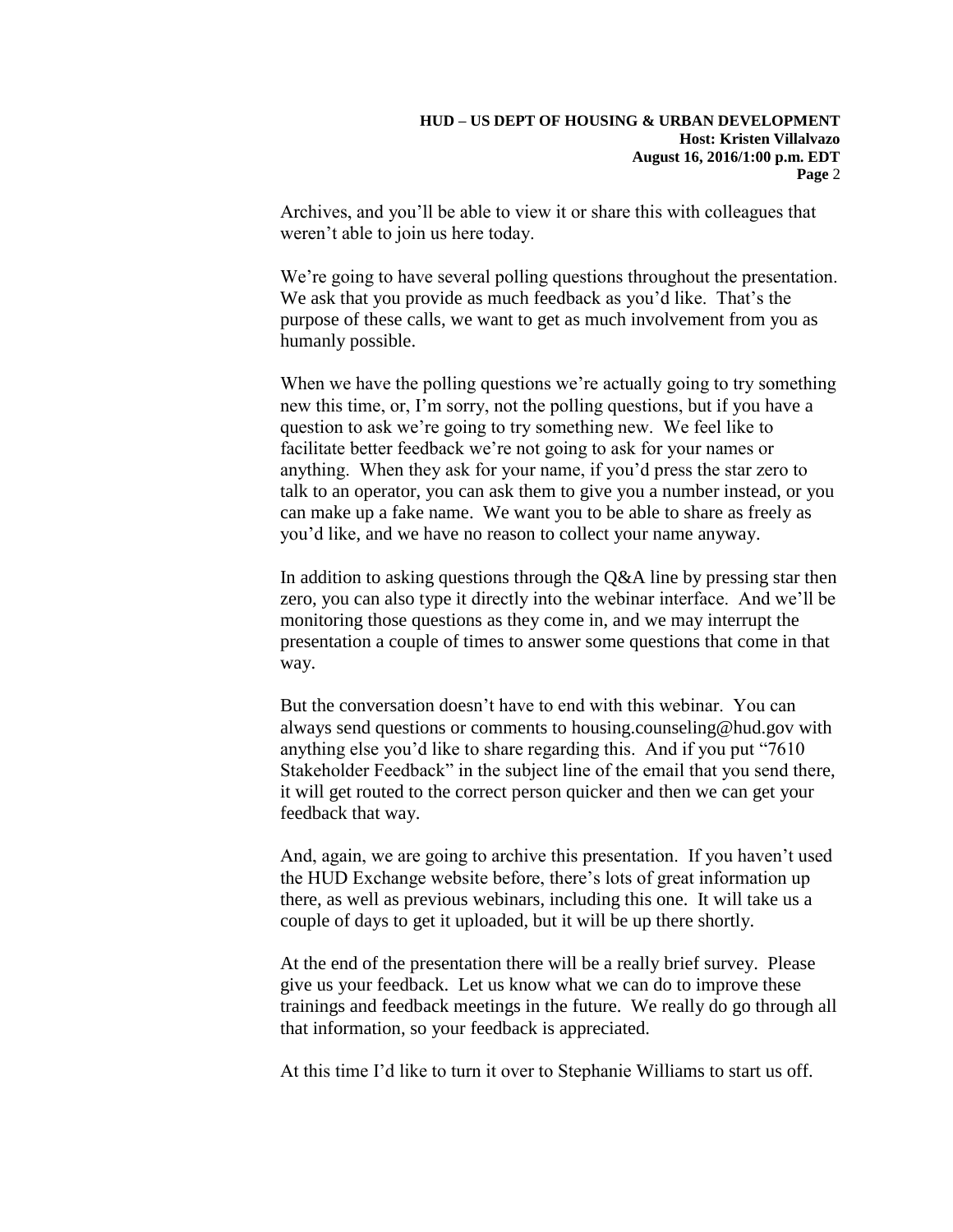Stephanie Thank you, Ben, very much. Good afternoon, everyone, and welcome again to the Housing Counseling Program Handbook Stakeholders' Feedback call. We really value your time, and your interest, and your feedback, so thank you very much for participating in the stakeholder call today.

> Within the Office of Housing Counseling I am a member of the Office of Policy and Grant Administration. It is our office within the Office of Housing Counseling that's taking the lead with the handbook revision. And I've had the pleasure of speaking to some of you before, either by a prior feedback call or in person, about some of the efforts that the Office of Housing Counseling is engaging in, in order to revise the handbook.

OHC finds a great deal of value in convening stakeholder meetings, for several reasons. The stakeholder meetings provide an opportunity for communication and interaction between you, and HUD, and also with each other in these forums. It gives the Office of Housing Counseling a good opportunity to evaluate your input on program policy and procedures that helps to serve as a checks and balance to make sure that we're not operating in a vacuum and that we take into consideration and value what you say about the day to day implementation of the program requirements.

The stakeholder meetings are also a nice opportunity to share best practices and challenges. That's the way we all learn, and keep current, and find out the best way to work within the program and also serve clients. And then finally, the meetings give OHC some insight into how we can best help you as housing counselors to achieve your goals, and again with the end result of serving our clients as best we can.

So, the agenda for today's meeting, we're going to hit a few points. First, we'll talk a little bit about the reasons for the Housing Counseling Program handbook revision. We will update you about the work of the OHC Handbook Revision team. And we'll also invite your feedback on program policy issues.

So, many of you are aware, I'm sure, that the handbook was last updated in May of 2010, and a lot has changed since then. Some of these changes are a result of the Dodd-Frank Act requirements for housing counseling. Tied to that of course are counselor certification, which we will not address on this call but which impacts the handbook as it stands now and is one of the main reasons for revising the handbook.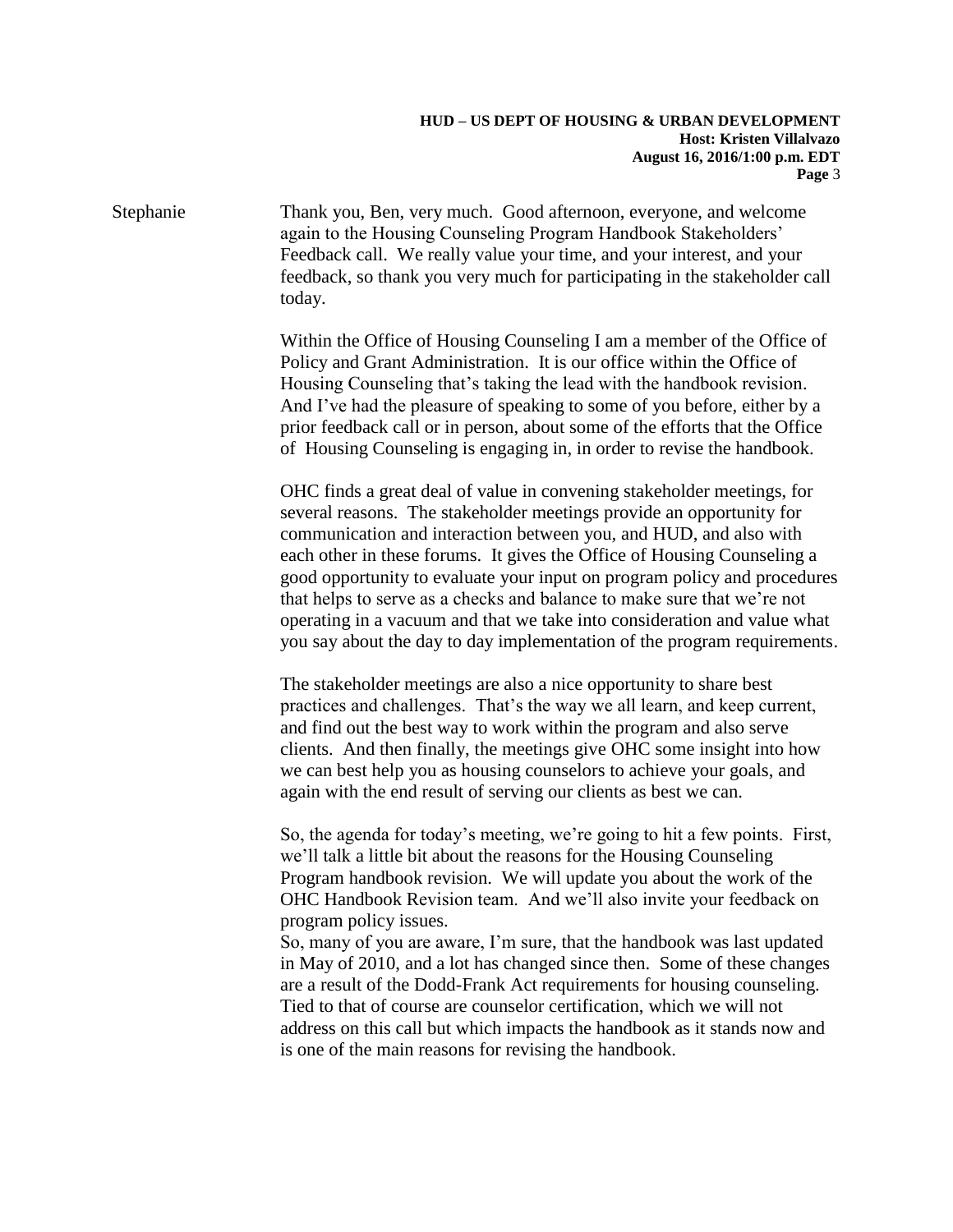And then some of the reasons for revising the handbook are as simple yet realistic as changes in technology. In the last revision of the handbook in 2010 there was language that introduced and approved the use of Skype for delivering counseling services and talked about providing one-on-one counseling in alternative formats. That was a big deal then, but we know that technology has advanced further and there are also different expectations in the market and that consumers have, and different experiences that help to shape policy and our decision making, and so the time is definitely ripe to revise our handbook.

So that you know what we have been working on, on our end, the Housing Counseling Handbook Revision team is a group of OHC colleagues who are working across all of OHC's offices, that is the Office of Policy and Grant Administration, Oversight and Accountability, and Outreach and Capacity Building. All of us come to the team and discussions with our own areas of expertise and reflect the broader knowledge of OHC and coming together to revise this guidance in the handbook.

And then with respect to feedback on program policy issues, during the course of this call we're going to tee up several issues for discussion, and we'll also have some polling questions, and we'll invite you to weigh in.

A year ago the Office of Housing Counseling convened a stakeholder meeting, and that meeting focused primarily on format. We were asking what types of functionalities would be helpful to you in a revised handbook, so things such as including hyperlinks within the handbook and just referencing and linking to all of the resources that the Housing Counseling Program makes available to you outside of the handbook, like toolkits, or webinars, or other types of guidance, mortgagee letters, etc. The idea is to make the handbook more of a one stop shop than it is at this time.

So, today rather than focusing just on format, although we welcome any comments or questions that you have on that topic area, we're going to get a little bit more into content with some of the issues that we'll pose to you. I also want to make a point that handbook revision is in some ways not a simple task. There is a lot of material and information to cull through and to think through. But we're also restrained by the Housing Counseling Program regulations, and so some of the changes that we would like to make and see a need to make, and that you may even address on this call might require rule making.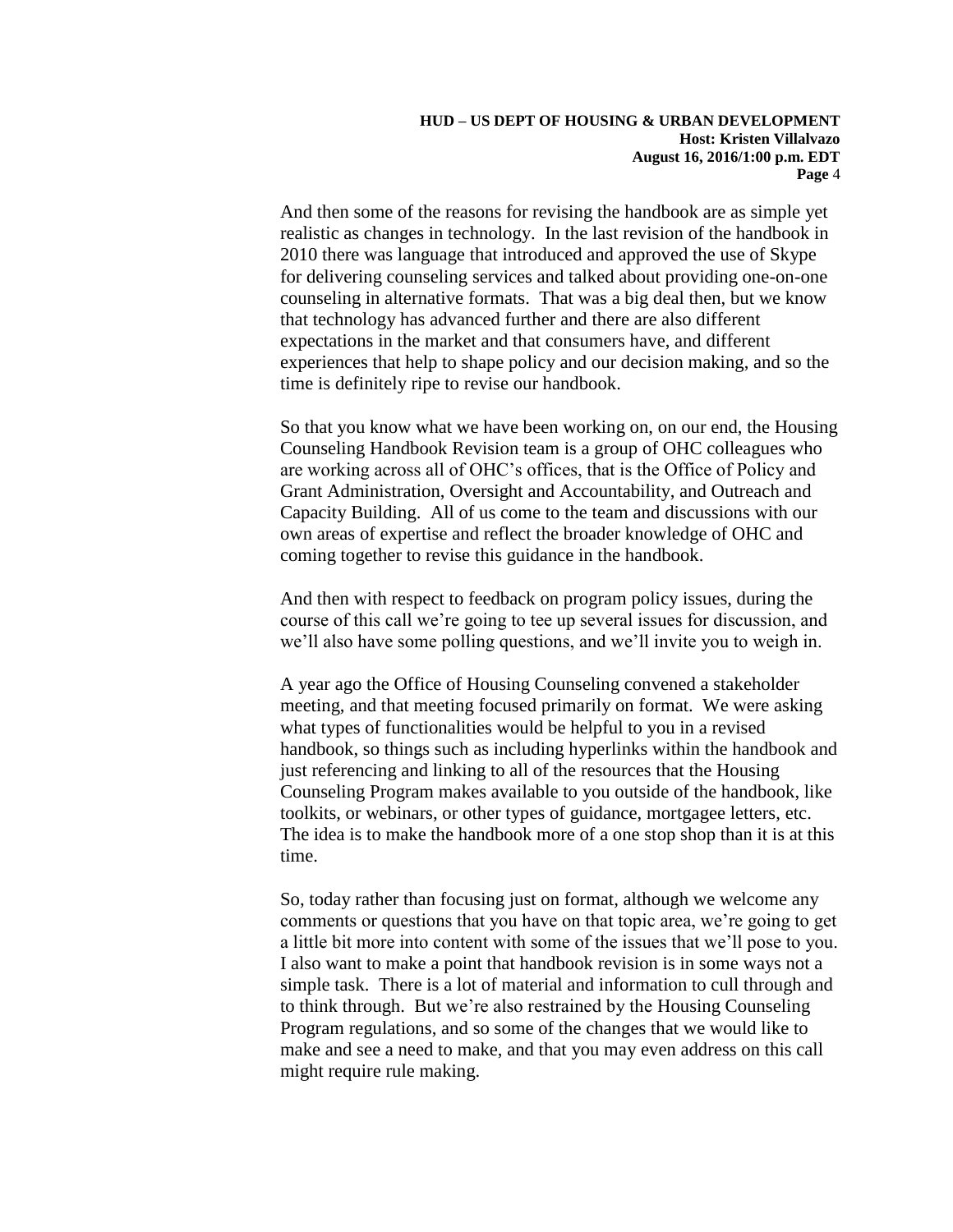So, at the same that we are, the Handbook team that is, revising the handbook, we're also making notes for the Rule Making team for areas where we would like to push ahead and try to make changes if we can. That will have to come about in the handbook at a later date, once the updated reg, when that does happen at some point, gives us the ability to do that.

The other thing that I'd like to end on before we get started with our slides here, we would like for you to be as vocal as you can on this call during this hour and a half that we have. Sometimes it is difficult to think of all of your input during the course of the call, so please feel free to email the housing counseling email address. As Ben Yanetta mentioned, and you'll see the address again at the end of the presentation, if you have any thoughts or feedback that you'd like to give that you weren't able to fully express during the course of the call but you might want to provide a more thoughtful response on, we definitely welcome that.

And we'd like to stress again that your calls today, if you'd like to make any comments or pose any questions, you can do that anonymously. You don't have to give your name, if that happens to give you comfort and give you a little bit more freedom in expressing your thoughts.

So, with that we'll move to the next slide. Most of you are familiar with the handbook. It is a resource and a tool that is important to your participation in the program. And you may even have the handbook in front of you, or pulled up on your screen, but just to kind of ground our conversation and frame where we are, we've included a list of the handbook chapters here.

So, Chapter 1 is General Program Information. Chapter 2: Obtaining HUD Approval. Chapter 3: Delivery of Housing Counseling Services. Chapter 4: Reverse Mortgage Housing Counseling. Chapter 5: Recordkeeping and Reporting. That's actually the topic that we're going to start off with. Chapter 6: Performance Criteria and Monitoring. Chapter 7: Funding. Chapter 8: Appeals. And then following Chapter 8 there are a few appendices that include information about HUD office contracts, other HUD handbooks, website addresses, and HECM protocol. But we're all on the same page now, knowing what we're talking about.

I'll mention when we talk about the various issues in the presentation today, they're not in order of priority. They're just how we pulled the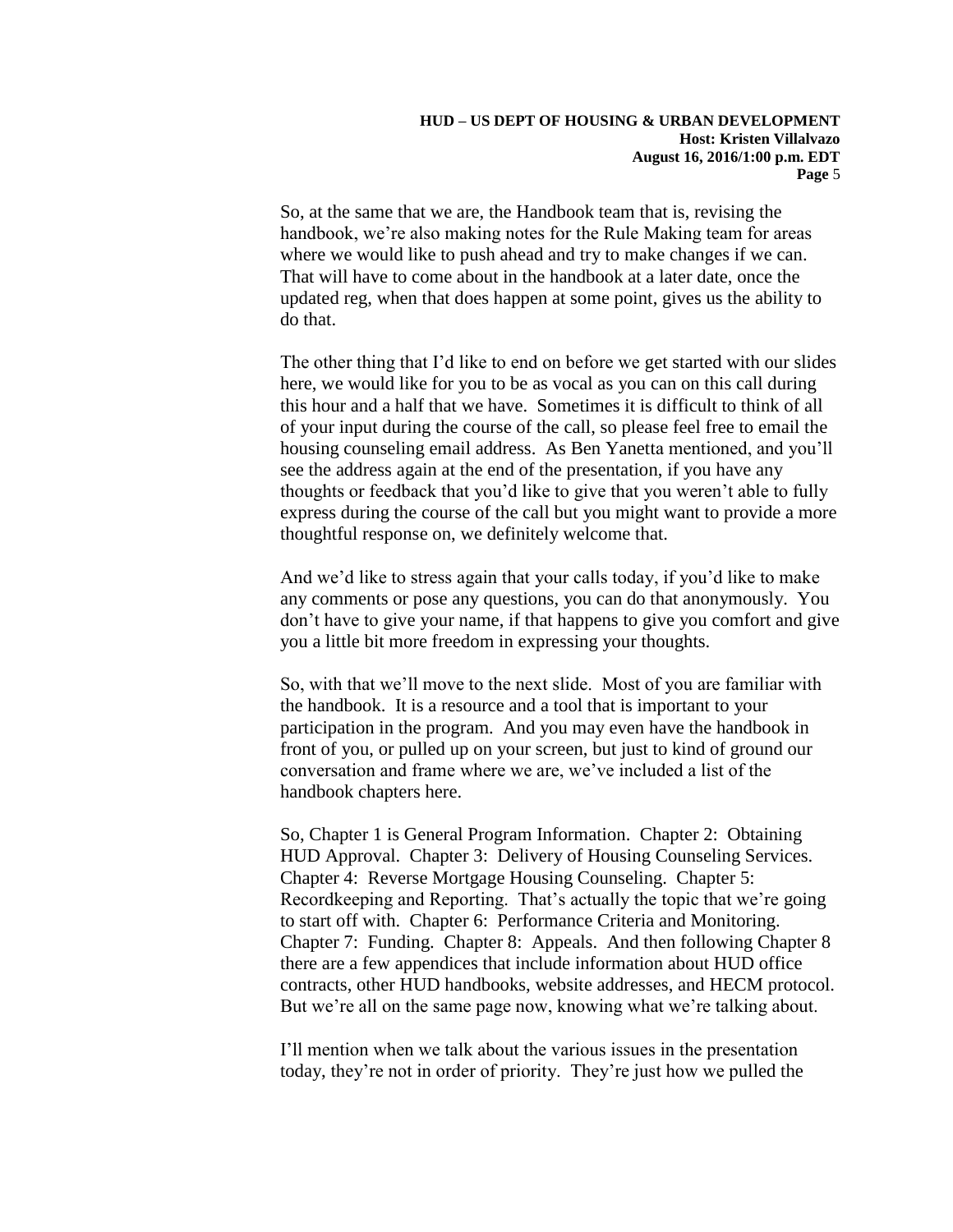# **HUD – US DEPT OF HOUSING & URBAN DEVELOPMENT Host: Kristen Villalvazo August 16, 2016/1:00 p.m. EDT Page** 6 information together. And of course this is not an exhaustive list, and we do hope to have future calls after today's call. So, we'll begin with a polling question. Our Polling Question 1 gives us an opportunity to find out who is on the line, and gives you an opportunity to know who is on the call with you as well. So, the first question is: What type of organization are you representing? Are you representing an: Intermediary, Multi-State organization; State housing finance agency; Local housing counseling agency; or an Affiliate or Sub-Grantee? And if you would please, Jane, open the polls, and everyone take a moment to click on your response so that we know who we've got in our discussion today. Alright, Number 1 is usually the easy question out of the gate, so I'm sure everyone has finished responding. And, Jane, I'm going to ask you to please close the polls and also share with us what the results are. Moderator Okay. Well, we have 22% Intermediary; 5% Multi-State organization; 13% State housing finance agency; then the bulk of our viewers are 42% Local housing counseling agencies; and then we have 19% Affiliates or Sub-Grantees. Stephanie Excellent. Great. Okay. Thanks very much. That's a good representation across the board. The intermediaries who are on the call, some of them, HUD, the Office of Housing Counseling had a conference last week in Washington at the HUD headquarters specifically targeted to intermediary organizations within the Housing Counseling Program, and we began to get some good feedback on some of these issues then. Hopefully, if any of you are on the line again you'll share your thoughts and comments again with this wider audience. And it will be good just to hear from all of you regardless of the type of organization you represent. So, on our next slide, recordkeeping and reporting, well, it doesn't matter whether you're representing an intermediary, MSO, SHFA, LHCA, affiliate, or sub-grantee, because recordkeeping and reporting applies to everyone, and it is a really important part of participating in the program. We expect that you have some strong thoughts and opinions about recordkeeping and reporting, and so we're going to begin with a discussion on client files.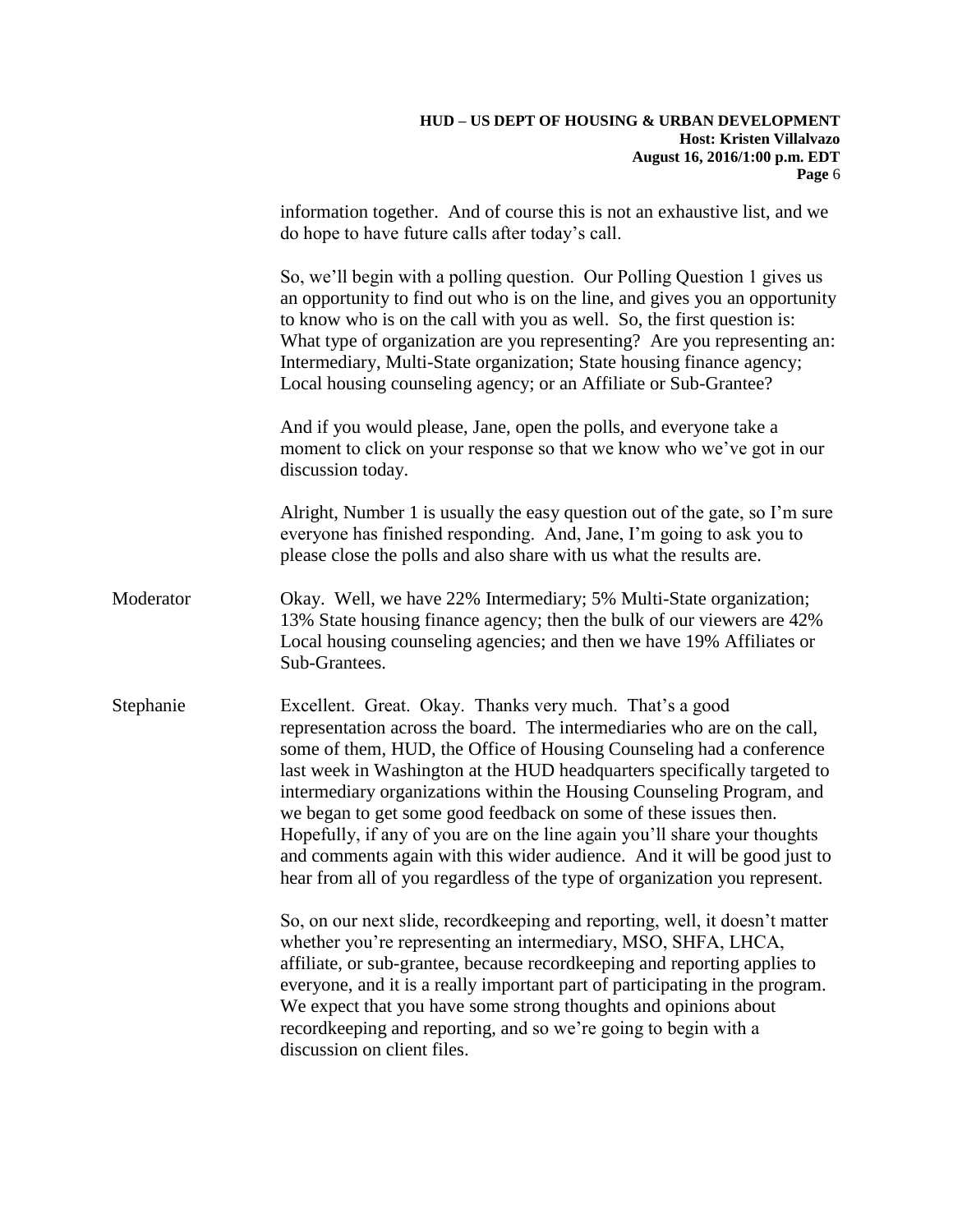The Office of Housing Counseling has found from our discussions revising the handbook, which are informed by our work as points of contact, your points of contact in the Office of Housing Counseling that provide you with technical assistance and questions that we get from the OHC mailbox and just generally as a part of the program, that recordkeeping and reporting relating to client files has some challenges. And one of the things that we are considering and would like to hear from you on is in the area of financial analysis and budget.

And so specifically we're looking for, what are the reasons or circumstances where financial analysis and/or budget may not be feasible. And then tied to that, we want to hear from you about client follow up, what are some of the reasons why client follow up is not possible. And in that same vein discussion of alternatives, we'd like to know when you find that the discussion of alternatives with clients may be challenging. And so, operator, I'm going to invite you to open up the line so we can begin discussion. And again, anyone dialing in does not have to provide their name, but you're more than welcome to do so if you like.

Moderator [Operator instructions]

Stephanie So, while we're waiting for a question to be asked, and, operator, please do cue us when someone is ready to speak, some of the things, just to kind of frame the discussion a little bit more on financial analysis and budget, we've gotten some feedback that one circumstance where financial analysis or budget may not be feasible is if it's, say, a rental counseling scenario related to a landlord/tenant issue. Well, it's not a question of affordability of the apartment and the budget of the client, or a financial analysis may not be applicable in that particular scenario, or you may have someone coming to your agency who is seeking homeless counseling and there may not be much information for that particular client to provide. So, things of that nature we're looking to hear from.

> The same with follow up. If you're dealing with a client who is in an emergency situation it may be difficult to get a hold of that client. But we'd like to hear about some other reasons. So, those are some of the things that we've heard and that we're hearing and grappling with along with you, trying to figure out the most effective way to shape our requirements and not pose any unnecessary burdens to you or to the clients. So, has anyone dialed in with a question?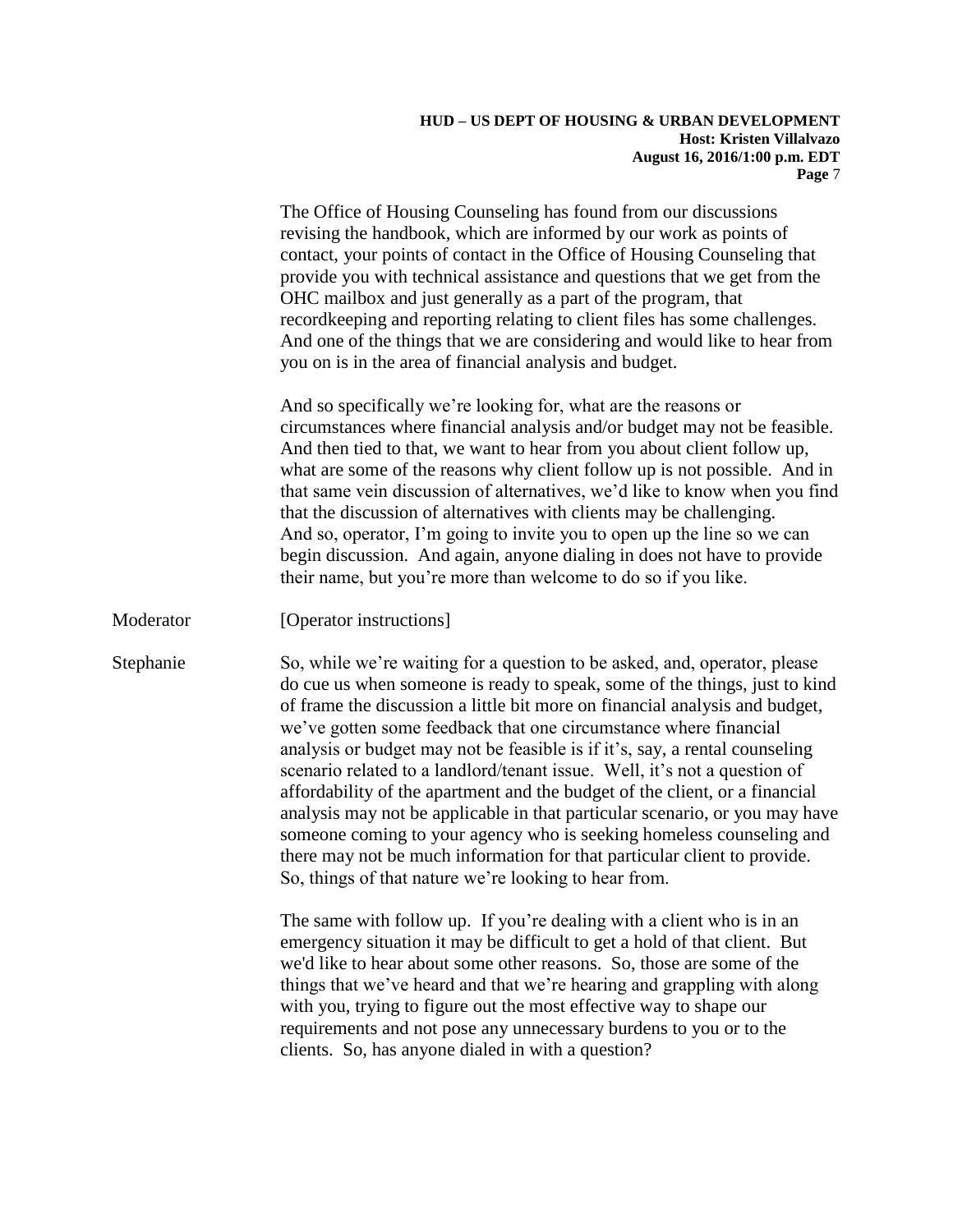| Moderator | Just now we had somebody go to an operator, so it will be just a moment<br>here.                                                                                                                                                                                                                                                                                                                                                                                                                                                                                                                                                                                                            |  |
|-----------|---------------------------------------------------------------------------------------------------------------------------------------------------------------------------------------------------------------------------------------------------------------------------------------------------------------------------------------------------------------------------------------------------------------------------------------------------------------------------------------------------------------------------------------------------------------------------------------------------------------------------------------------------------------------------------------------|--|
| Stephanie | Okay.                                                                                                                                                                                                                                                                                                                                                                                                                                                                                                                                                                                                                                                                                       |  |
| Moderator | [Operator instructions]                                                                                                                                                                                                                                                                                                                                                                                                                                                                                                                                                                                                                                                                     |  |
| Stephanie | So, some of the feedback that we've gotten has come as a result of<br>conducting performance reviews and reviewing client files, where we see<br>the record keeping and report that's being done, and a point of contact's<br>own observation from the files, or agencies just contacting the Office of<br>Housing Counseling directly with a question or wanting clarification. And<br>fortunately the lines of communication between the Office of Housing<br>Counseling and you, agencies that we work so well with, has been very<br>good and free flowing. So, you don't hesitate to come to us with some of<br>the concerns and feedback that you have, even outside of formal calls. |  |
| Jovan     | Stephanie, this is Jovan.                                                                                                                                                                                                                                                                                                                                                                                                                                                                                                                                                                                                                                                                   |  |
| Stephanie | Yes?                                                                                                                                                                                                                                                                                                                                                                                                                                                                                                                                                                                                                                                                                        |  |
| Jovan     | You have a couple of comments.                                                                                                                                                                                                                                                                                                                                                                                                                                                                                                                                                                                                                                                              |  |
| Stephanie | Oh, please.                                                                                                                                                                                                                                                                                                                                                                                                                                                                                                                                                                                                                                                                                 |  |
| Jovan     | One was that when all the issues with the clients that were in trouble have<br>been fulfilled then there's no need for follow up. So, then you wouldn't<br>have any contact with them. And the other is that, I guess that's pretty<br>straightforward, and the other was when they don't have any income that<br>you can't do a thorough financial analysis of them because they're lacking<br>so much information.                                                                                                                                                                                                                                                                        |  |
| Stephanie | Okay. That seems consistent with some of the things that we've heard.                                                                                                                                                                                                                                                                                                                                                                                                                                                                                                                                                                                                                       |  |
| Moderator | And we can go to a party on the phone line, if you'd like.                                                                                                                                                                                                                                                                                                                                                                                                                                                                                                                                                                                                                                  |  |
| Stephanie | Yes. Thank you.                                                                                                                                                                                                                                                                                                                                                                                                                                                                                                                                                                                                                                                                             |  |
| Moderator | You're welcome. I'm going to open Line 604.                                                                                                                                                                                                                                                                                                                                                                                                                                                                                                                                                                                                                                                 |  |
| Linda     | Hi. This is Linda. The comment regarding the financial analysis and<br>budget is really difficult with any walk-in or homeless clients that we                                                                                                                                                                                                                                                                                                                                                                                                                                                                                                                                              |  |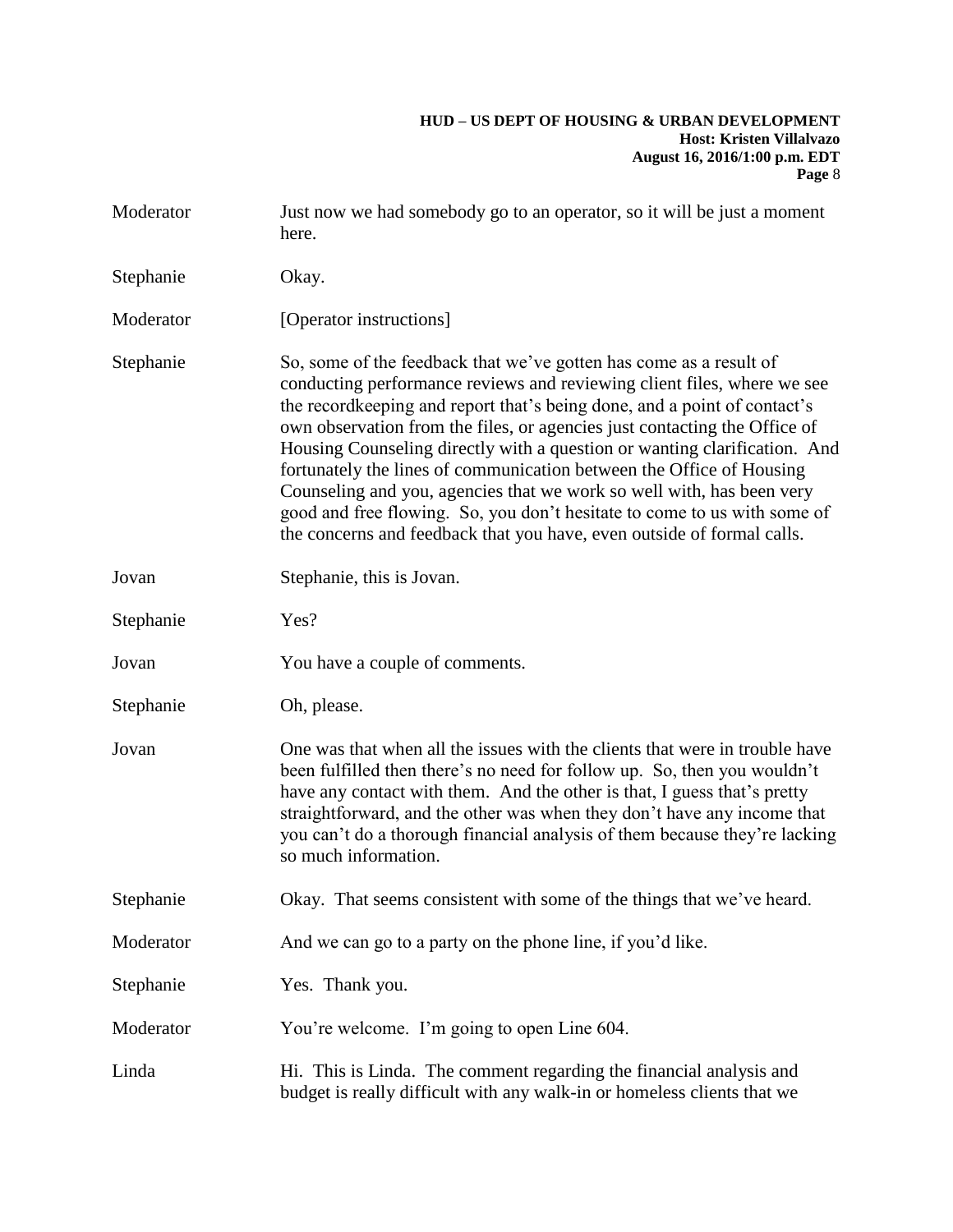receive, because normally they don't have the documentation or the ability to secure it. And follow up is almost impossible because of the transient nature.

Stephanie Thank you. Yes, very good. Very good comment. We see the challenge in that. And one of the things that we hear with respect to some of the requirements is there isn't always a one-size-fits-all requirement. There are exceptions. I think the handbook generally recognizes exceptions and tries to make allowances for them where possible, and I think this is one of those areas that we're looking to. So, thank you for your comment and for letting us know what some of the challenges are that you're facing.

> I would maybe broaden it a little bit just to ask, if you as a counselor are having trouble with following up, or the financial analysis and budget does not seem feasible for that particular client, how are you documenting your files to indicate that? Is it just a note that you're writing so far within your CMS? How are you explaining that, or documenting that in your client files?

| Linda     | In the case notes.                                                                                                                                                                   |  |
|-----------|--------------------------------------------------------------------------------------------------------------------------------------------------------------------------------------|--|
| Stephanie | In the case notes.                                                                                                                                                                   |  |
| Linda     | Yes.                                                                                                                                                                                 |  |
| Stephanie | Okay. Good. Alright, thank you very much.                                                                                                                                            |  |
| Moderator | And we can go on to the next party in the queue. It will be—                                                                                                                         |  |
| Jovan     | [Indiscernible].                                                                                                                                                                     |  |
| Moderator | Pardon me. Should I open it, or no?                                                                                                                                                  |  |
| Jovan     | Oh no. Go right ahead.                                                                                                                                                               |  |
| Stephanie | Yes, please. If someone is waiting, please.                                                                                                                                          |  |
| Moderator | And it's going to be Line 627. Your line is open.                                                                                                                                    |  |
| Karen     | Hi. This is Karen Emerson from Northwest Michigan Community Action.<br>I think it's a great opportunity. I don't think I've ever had this with HUD.<br>So, thank you for doing this. |  |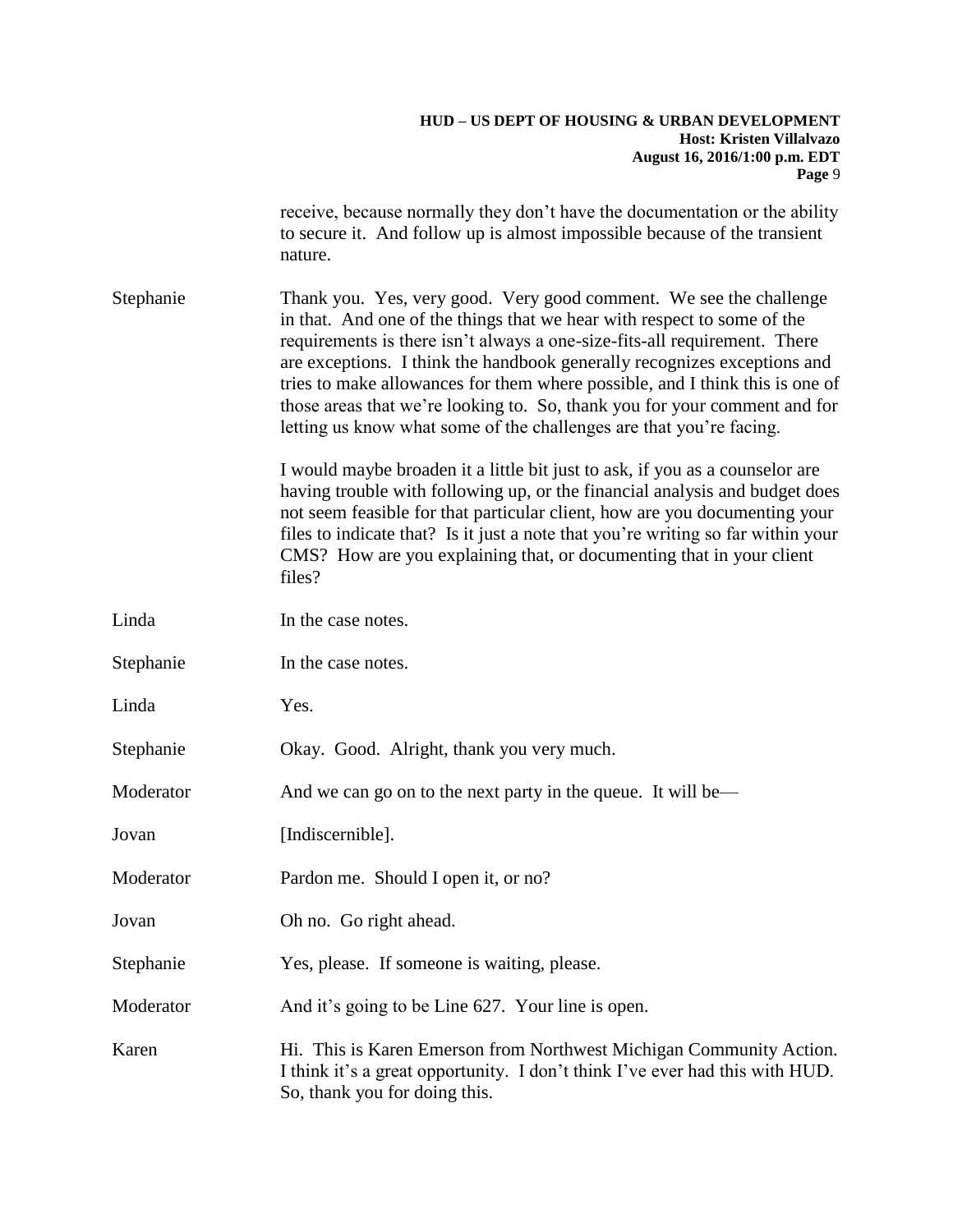|           | As far as being a manager of programming with HUD in a local housing<br>counseling agency, I often hear my counselors talk about how they can't<br>really always get to a financial analysis and budget. Though that's a<br>foundation of all our programming, but it may not be as thorough.<br>Sometimes they feel like they have to run through that if there's more of a<br>housing crisis issue.                                                                                |  |
|-----------|--------------------------------------------------------------------------------------------------------------------------------------------------------------------------------------------------------------------------------------------------------------------------------------------------------------------------------------------------------------------------------------------------------------------------------------------------------------------------------------|--|
| Stephanie | Okay.                                                                                                                                                                                                                                                                                                                                                                                                                                                                                |  |
| Karen     | So, that's one thing that, sometimes, like you said, one-size-fits-all. I<br>agree with the homeless prevention. I agree with the rental. I just think<br>sometimes you can't get that far in a first session and we shouldn't be<br>throwing those particular files out as HUD.                                                                                                                                                                                                     |  |
|           | The next thing with follow up, I think it's a little too comprehensive. I've<br>been instructing my staff to basically, if you can even get a hold of that<br>person and they tell you over the phone, "I'm done. I've been done with<br>this counseling. Please document it in the notes and close that file out."<br>Because having to go through the whole contact system and all that,<br>sometimes I think our customers are starting to feel harassed. So, that's<br>my input. |  |
| Stephanie | Okay. Thank you, Karen. Well, that is certainly not the result that we<br>want, clients feeling harassed.                                                                                                                                                                                                                                                                                                                                                                            |  |
| Karen     | Right.                                                                                                                                                                                                                                                                                                                                                                                                                                                                               |  |
| Stephanie | Yes, it sounds like from what you've described that the close out process<br>needs to come sooner than additional follow up. So, that's an area that<br>we'll look at just to make sure that it's clear, because I think everyone<br>would agree that overkill on this issue is not necessary. On the other hand,<br>we do want to make sure that clients are being fully served and given the<br>attention that they need to make sure their housing needs are met.                 |  |
| Karen     | Well, don't you think we tend to go to the extreme, it seems like. At one<br>time, yes, my counselors too kept files open forever because they thought<br>the person was going to come back, that they wanted to be a homeowner.                                                                                                                                                                                                                                                     |  |
| Stephanie | Right.                                                                                                                                                                                                                                                                                                                                                                                                                                                                               |  |
| Karen     | And I think we've gone so far to the other extreme now that if a customer<br>comes in really realize, they basically say, "Well, it looks like I have some                                                                                                                                                                                                                                                                                                                           |  |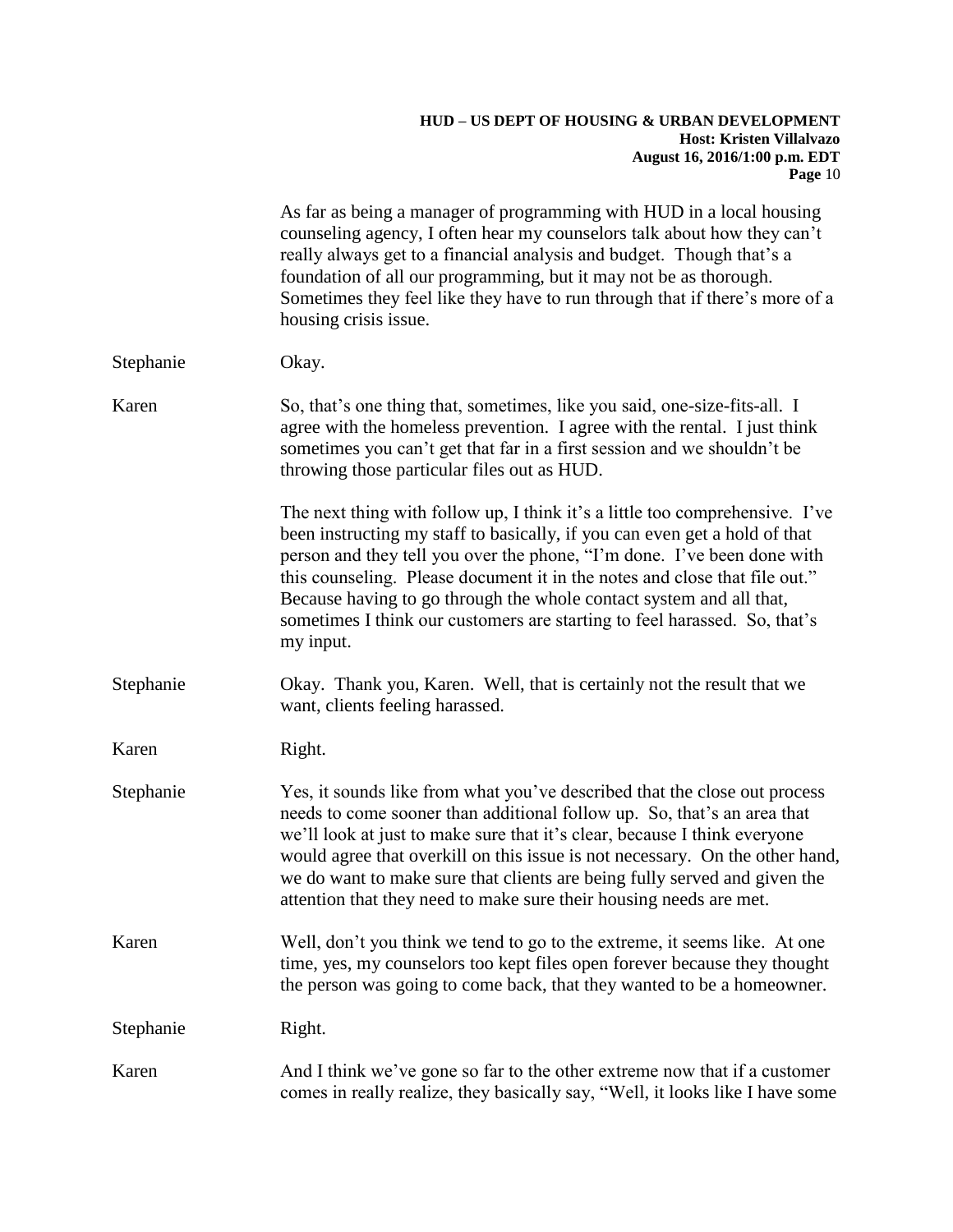|           | things to work on." And the counselor says, or the coach says, "We've<br>got to set that appointment." "No. I don't think I want to right now." I<br>think the case should be closed right then. And I don't think it feels clear<br>enough to the counselors.                                                                                                                                                                                                                                                                                                                                                  |  |
|-----------|-----------------------------------------------------------------------------------------------------------------------------------------------------------------------------------------------------------------------------------------------------------------------------------------------------------------------------------------------------------------------------------------------------------------------------------------------------------------------------------------------------------------------------------------------------------------------------------------------------------------|--|
| Stephanie | Got you. Very good feedback. Thank you very much, Karen.                                                                                                                                                                                                                                                                                                                                                                                                                                                                                                                                                        |  |
| Karen     | Oh, you're welcome.                                                                                                                                                                                                                                                                                                                                                                                                                                                                                                                                                                                             |  |
| Stephanie | Is there another comment, or shall we move on?                                                                                                                                                                                                                                                                                                                                                                                                                                                                                                                                                                  |  |
| Moderator | You can go ahead and move on. There's nobody in the queue right now.                                                                                                                                                                                                                                                                                                                                                                                                                                                                                                                                            |  |
| Stephanie | Okay. Very good. Thank you very much. So, our Polling Question 2 is,<br>it's general but I think is open enough where we can get some of your<br>input, we've touched on it a little bit already, but the question asks: Do<br>you think follow up procedures and time periods are reasonable with<br>regard to recordkeeping? And if you would please respond: Yes, the<br>current follow up procedures are fine; or No, adjustments to the procedure<br>are needed. And you should find the polling question on your screen now.                                                                              |  |
|           | Jane, I'm going to ask that you close the poll. Well, this is pretty good, I<br>guess. We're almost at the 50/50 mark, with "no" winning out by a bit,<br>that adjustments to the procedure are needed, and 41% of you said that the<br>current follow up procedures are fine.                                                                                                                                                                                                                                                                                                                                  |  |
|           | So, without beating a dead horse on this issue, it would be helpful if<br>anyone has any follow up feedback about where adjustments to the<br>procedures might be needed. I think that Karen Emerson, who just<br>weighed in with her thoughts, was saying that the follow up seems like it<br>might be on the too extreme side and bordering on harassing customers,<br>which we certainly don't want. If anyone has any other specific<br>comments for where adjustments to the procedure are needed, and<br>operator, I'll invite you to open up the line and ask anyone to queue up<br>and talk about that. |  |
| Moderator | Sure.                                                                                                                                                                                                                                                                                                                                                                                                                                                                                                                                                                                                           |  |
| Stephanie | As we're waiting for that to happen I'll say here, for our part, the Office of<br>Housing Counseling, we look for opportunities to streamline and to see if<br>we can whittle down requirements that seem onerous, provided we can do<br>it within the confines of our regs.                                                                                                                                                                                                                                                                                                                                    |  |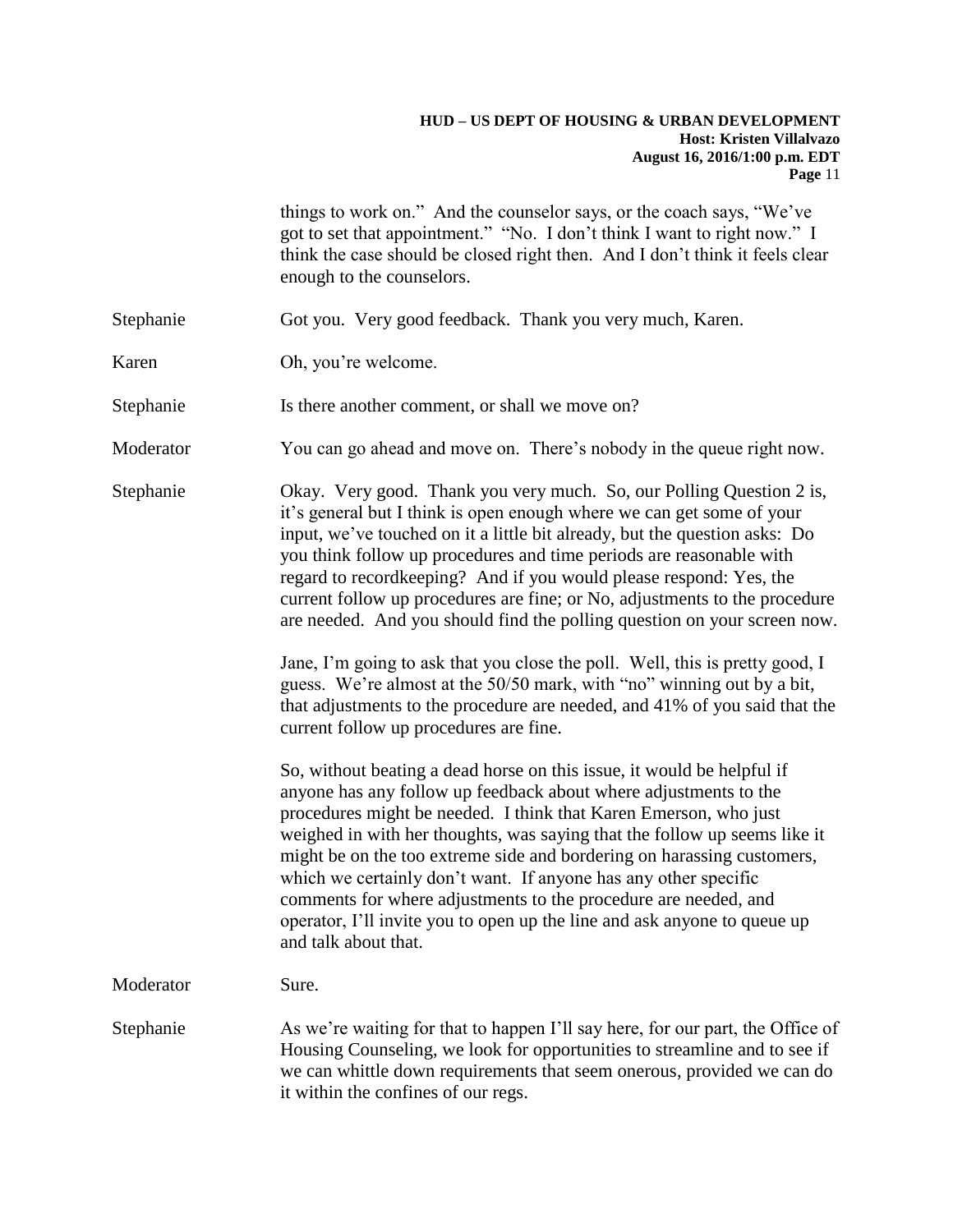I would say one example with respect to recordkeeping and reporting, let's talk about the NOFA. We no longer require that you send us a lot of documents in support of your application, and instead we say that the information can just be maintained in your office for when we come to conduct a performance review. We saw little value, as I'm sure you did, with just receiving binders and reams of documentation when it could very well be left in your office and we would consult with that during a performance review or on an as needed basis if we needed it to be forwarded to us.

In a climate where funding resources are limited and sometimes counseling staff is limited, our goal is to have you focus on the counseling of the clients primarily and not do reporting that appears burdensome. Of course your recordkeeping needs to be thorough enough so that we see that you're operating within the parameters of the Housing Counseling Program requirements, and for those of you who are grant fund recipients, to support your reimbursement request. So, obviously we do need some solid recordkeeping and reporting, but if there adjustments that you see that could be made we'd love to hear from you about those.

Moderator [Operator instructions.] And we'll go to Line 672. Please go ahead.

- Line 672 Can you hear me?
- Stephanie Yes.

Line 672 Yes, on the follow ups I agree that it's a bit much, as far as if you look at the procedure right now my counselors on average see five appointments a day, and so what you're asking them to do is when it's time for their first follow up there's five people we've got to call. And let's say we don't reach those people, and so then when we do the second follow up there's five more people we have to call the second time, along with the people that are now ready for their first follow up. And then three months later now you've got to go back and check the ones that you've already called twice to see if they've returned your call or not, and if not send the HUD termination letter.

> And so it's like you're going through about 15 to 20 calls for each day that you counseled somebody on that day in the past. That is way too much. And so what you're forcing my counselors to do is to counsel less for the people in need so we can make phone calls to people who are not there,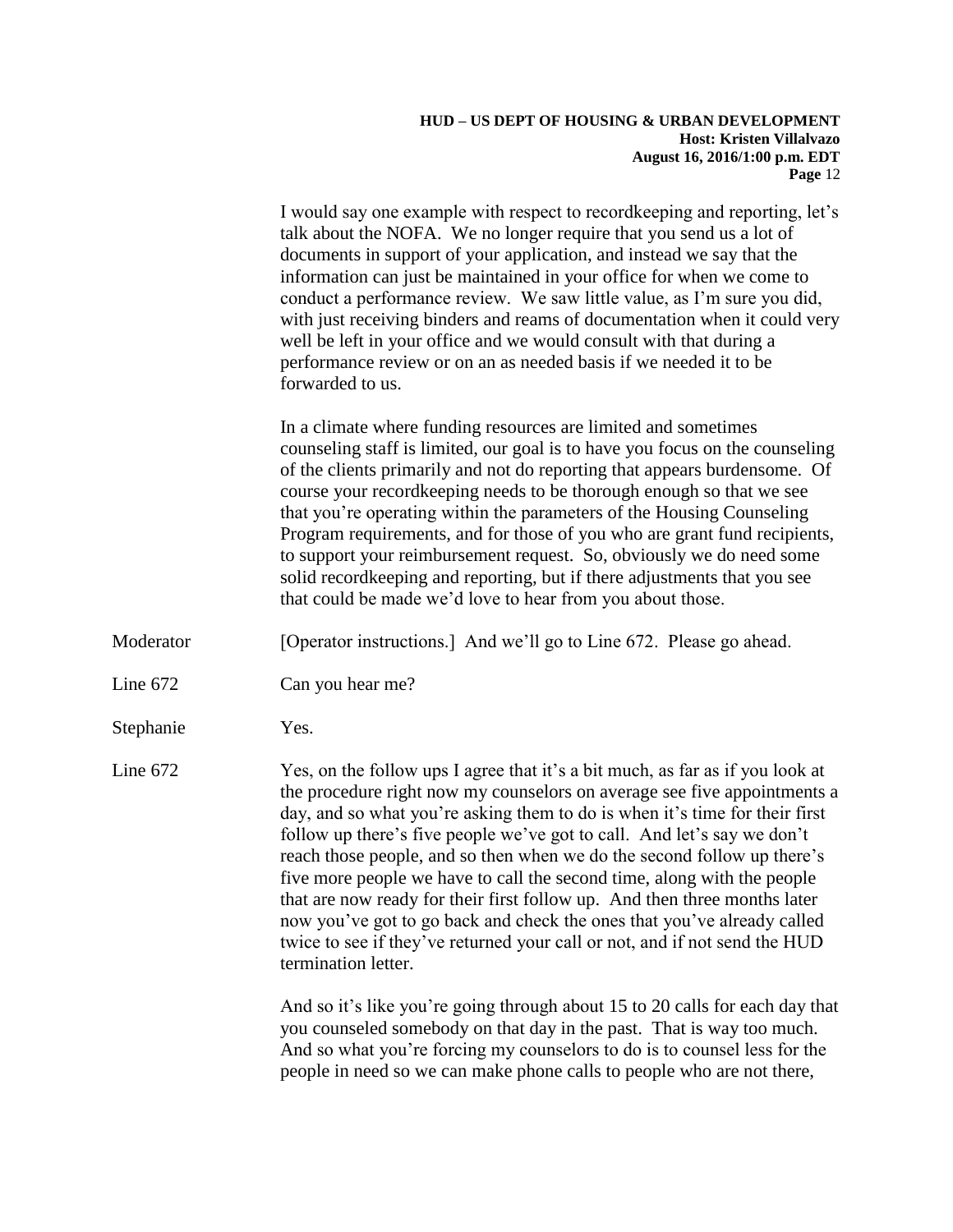leave messages, do the data entry, and then go back and call the next person on the list. That's our concern.

Stephanie Thank you for expressing your concern. That does appear to be something that we can work on, or that we will make every effort to work on. I think the priority from your side as a housing counselor and as an agency, and also from our standpoint as HUD and the administers of this program, getting counseling to clients "in need," as you put it, those who have not been counseled, rather than spending a significant amount of time, or maybe we need to shift the balance a bit on follow up versus counseling. So, thank you very much for your comments and letting us know what your agency's experience has been.

Moderator [Operator instructions.] And we'll go to the line of 625. Please go ahead.

Line 625 Hi. This is [indiscernible] with the Minnesota Home Ownership Center.

Stephanie Yes. Hello.

Line 625 Hi. Just a couple of comments on the follow up, because I certainly understand the importance of not letting clients just fall away. We want to maintain contact with them to be sure that they have ongoing services, if that's what they're interested in. But a little bit to echo what someone had said before, I think it would be helpful to focus a little bit more on the closeout and how this really only comes into play if contact is lost after a certain amount of time. I think sometimes we have folks wrapped up in needing to follow up with everyone even if the case can be closed.

> And then a thought on, I like the idea of specifying a time frame, because I think that helps in ensuring that cases get closed out, but I would suggest maybe opening up the methods for contact. So, for example, maybe just suggesting that the contact be in whatever the preferred format is for the client, because there may have been primarily email contact with the client. And I don't know how many organizations may or may not be using text now, because I know that that's something that has been brought up in terms of surveying millennials and others, so maybe opening up the ways in which the contact can occur. And then maybe fewer contacts required, so maybe two instead of three, something like that.

Stephanie Well, thank you very much for that. I think the example that you just gave just really is in line with how we began the call and just talking about changes in technology, i.e. texting, right?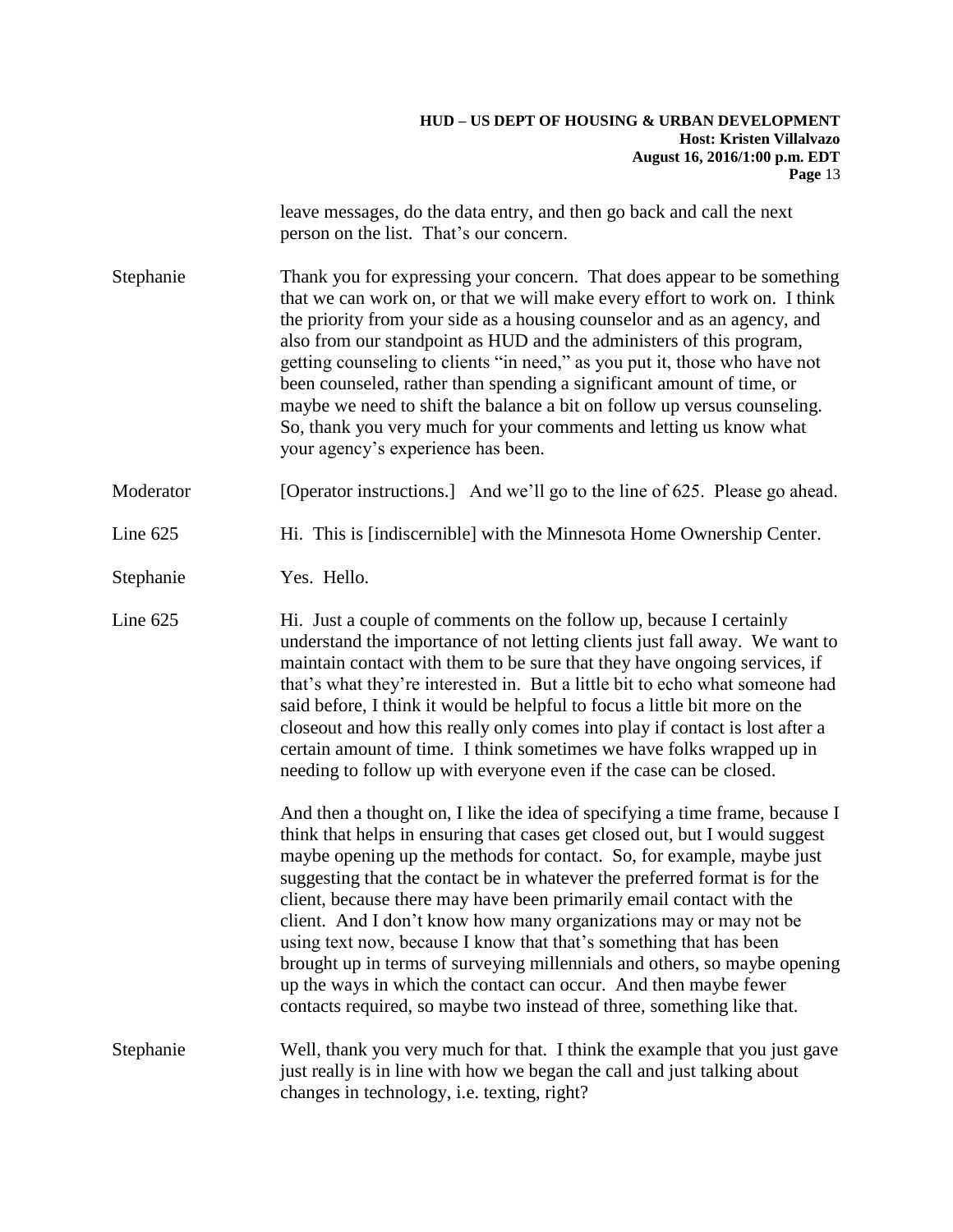|           | And you also raised the point about millennials, which is something that<br>comes up frequently during discussions, and it came up during last week's<br>conference with the intermediaries, and I think comes up regularly<br>otherwise, that it's a different sort of group and generation of consumers<br>who are looking for conveniences and just different ways of doing<br>business. And we need to do our best to be responsive to that, so thanks<br>so much for giving us your thoughts. |
|-----------|----------------------------------------------------------------------------------------------------------------------------------------------------------------------------------------------------------------------------------------------------------------------------------------------------------------------------------------------------------------------------------------------------------------------------------------------------------------------------------------------------|
| Line 625  | Thank you.                                                                                                                                                                                                                                                                                                                                                                                                                                                                                         |
| Moderator | And then we can move on to the line of 627. Please go ahead.                                                                                                                                                                                                                                                                                                                                                                                                                                       |
| Karen     | This is Karen again. I was thinking while everybody was talking about<br>sometimes alternatives we have when we get reviewed, sometimes I feel<br>like we've also left cases open and there's a real reason for that, where the<br>customer really wants to stay connected with us in that. So, we're looked<br>at like, oh, you should really close these cases. They haven't been coming<br>in timely enough.                                                                                    |
|           | I think it has to do with interpretation of the handbook. So, I wanted to<br>give just that other side of it too, because I think coaches often do want to<br>help, so you also have that issue. And then you have somebody tell you,<br>"Go ahead and close it," well, then what my counselors look at, then I<br>have to reopen the whole darn thing again when they come back in a<br>month, you know?                                                                                          |
| Stephanie | Right. Yes, yes. That's a good point too. I think, once again, striking<br>that balance, and sometimes there is an explanation for why something is<br>done. I'm sure that's probably more the exception than the rule for cases<br>that you have that sit within that particular scenario, where you're leaving<br>the file open longer than maybe according to the handbook requirement<br>that you should.                                                                                      |
| Karen     | Right, right.                                                                                                                                                                                                                                                                                                                                                                                                                                                                                      |
| Stephanie | Yes, that's something—                                                                                                                                                                                                                                                                                                                                                                                                                                                                             |
| Karen     | Because we-                                                                                                                                                                                                                                                                                                                                                                                                                                                                                        |
| Stephanie | Go ahead. I'm sorry.                                                                                                                                                                                                                                                                                                                                                                                                                                                                               |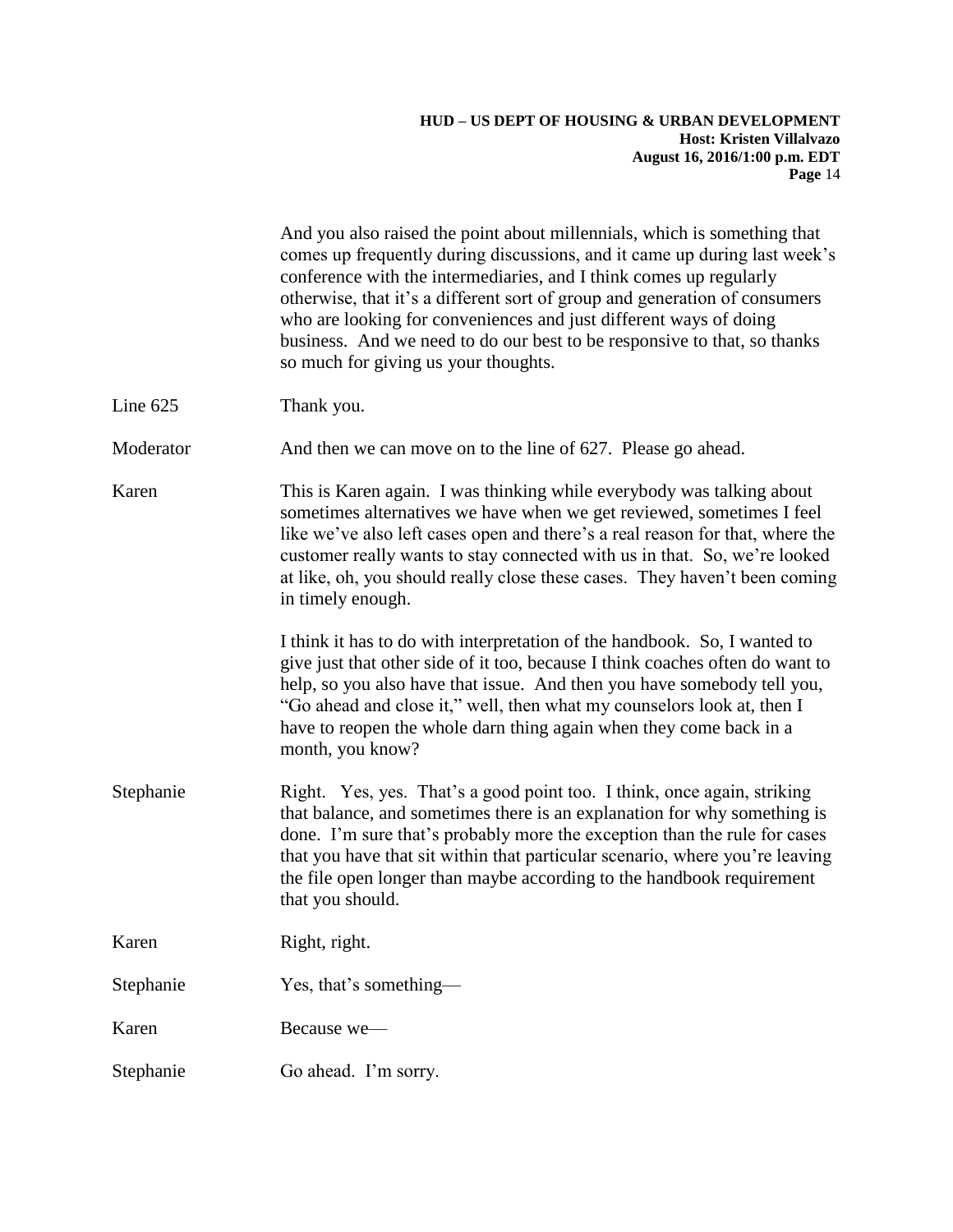| Karen     | I'm sorry. It's hard for me to hear. Sometimes it's like, I'll give an<br>example again, IDA homeowner, and we may have them for three years,<br>you know?                                                                                                                                                                                                                                                                                                                                                                                                                                                                                                                                                                                                                                                                             |  |
|-----------|----------------------------------------------------------------------------------------------------------------------------------------------------------------------------------------------------------------------------------------------------------------------------------------------------------------------------------------------------------------------------------------------------------------------------------------------------------------------------------------------------------------------------------------------------------------------------------------------------------------------------------------------------------------------------------------------------------------------------------------------------------------------------------------------------------------------------------------|--|
| Stephanie | Right.                                                                                                                                                                                                                                                                                                                                                                                                                                                                                                                                                                                                                                                                                                                                                                                                                                 |  |
| Karen     | And they're not required to come in every month some of the time. So,<br>then the counselors look at me for guidance for that, but I can see keeping<br>it open. Yes.                                                                                                                                                                                                                                                                                                                                                                                                                                                                                                                                                                                                                                                                  |  |
| Stephanie | Okay. Yes, that's something that we'll look at as well and see if there is<br>any room for us to take a circumstance like that under consideration.                                                                                                                                                                                                                                                                                                                                                                                                                                                                                                                                                                                                                                                                                    |  |
| Karen     | I just want to be sure that this is record keeping and reporting just with the<br>case management, or is this more inclusive? Are we going to get more<br>into that later, like HUD-9902?                                                                                                                                                                                                                                                                                                                                                                                                                                                                                                                                                                                                                                              |  |
| Stephanie | Yes, this is more so your client files, not so much HUD-9902 reporting<br>specifically.                                                                                                                                                                                                                                                                                                                                                                                                                                                                                                                                                                                                                                                                                                                                                |  |
| Karen     | Okay.                                                                                                                                                                                                                                                                                                                                                                                                                                                                                                                                                                                                                                                                                                                                                                                                                                  |  |
| Stephanie | Okay. Well, I think that, operator, unless there is anyone else in the<br>queue, I was going to move ahead.                                                                                                                                                                                                                                                                                                                                                                                                                                                                                                                                                                                                                                                                                                                            |  |
| Moderator | Nobody in queue at this time.                                                                                                                                                                                                                                                                                                                                                                                                                                                                                                                                                                                                                                                                                                                                                                                                          |  |
| Stephanie | Excellent. Good. We're all on the same wavelength then. So, the next<br>file, again, this still falls within recordkeeping and reporting, and client<br>files, this is an observation that we've made in reviewing files, that the<br>client files do not always reflect the costs charged to the HUD grant, or<br>sub-grant, as well as other sources. So, we'll look at the client files and<br>we'll see that this documenting of the costs charged to the HUD grant or<br>the sub-grant do not appear in the file. And I would say from HUD's<br>standpoint, generally this seems like a requirement that is clear, and<br>straightforward, and has been communicated. But we're gathering that<br>there may be some challenges with documenting these costs, and so we're<br>opening this to find out if more guidance is needed. |  |
|           | I think in the interest of time I'm going to tee up a few of the other<br>recordkeeping and reporting discussion topics, and then after that open the                                                                                                                                                                                                                                                                                                                                                                                                                                                                                                                                                                                                                                                                                  |  |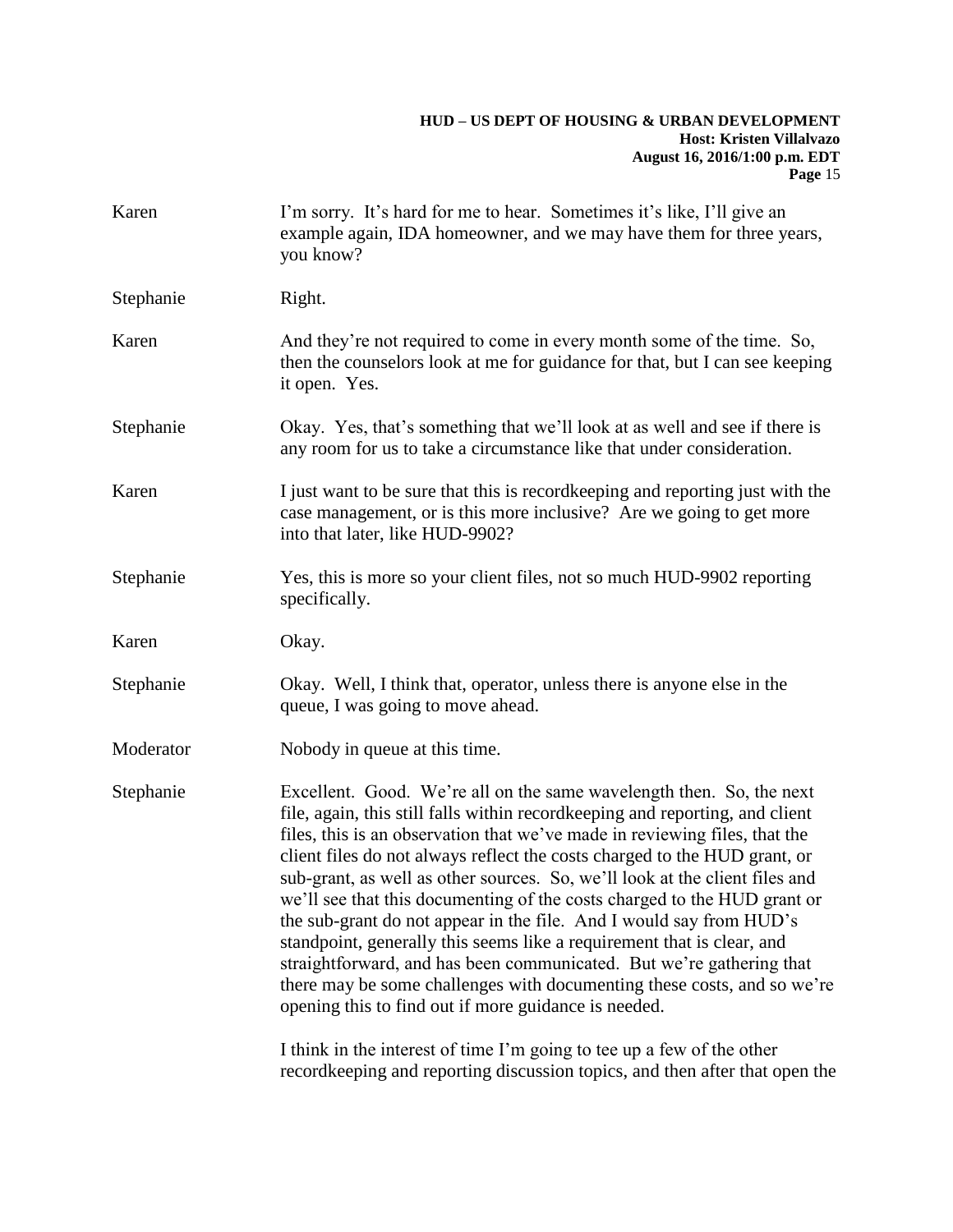lines so that anyone can weigh in on any of these recordkeeping and reporting sub-issues.

So, the first is documenting costs charged to the HUD grant, and the client files not in some instances satisfactorily reflecting that. If we move to the next slide, this is a different topic area, but we'll make sure that we can get discussion on a number of different fronts, and I think we'll be able to follow along.

So, part of recordkeeping and reporting is, I think we're all keenly aware of the critical importance of security measures that are needed to protect PII, Personally Identifiable Information. And from our end we are looking to include a new section on Personally Identifiable Information in the handbook. It's not currently in the handbook. Again, when the handbook was revised in 2010, that version of the handbook had, as you might expect, information about making sure that client files are secure, and locked, and things that we've all come to understand as givens in the program.

But over the years we've had instances where databases anywhere within business and industry have been compromised, or we just have people with internet and hacking prowess able to get at information that does not belong to them and causes a lot of damage. And so we want to make sure to include in the handbook language about protecting information and avoiding security breaches.

And so what we're asking now, to make sure that we are providing the guidance that you need, is are there certain types of information that would be helpful to you to include on protecting Personally Identifiable Information. And are there particular points that you think would be helpful to have addressed, is there certain guidance that you need, or any instances or scenarios that you've come across that you want to mention in your efforts to protect client information that you think might be useful to the discussion.

And then finally, when we close out our discussion on recordkeeping and reporting this next slide is asking you generally, what is your most significant challenge, if you can narrow it down to one, but we've put an "s" on the end of challenge in case you have more than one, but what is your most significant challenge regarding recordkeeping and reporting? If had your druthers and wanted to let us know about one area of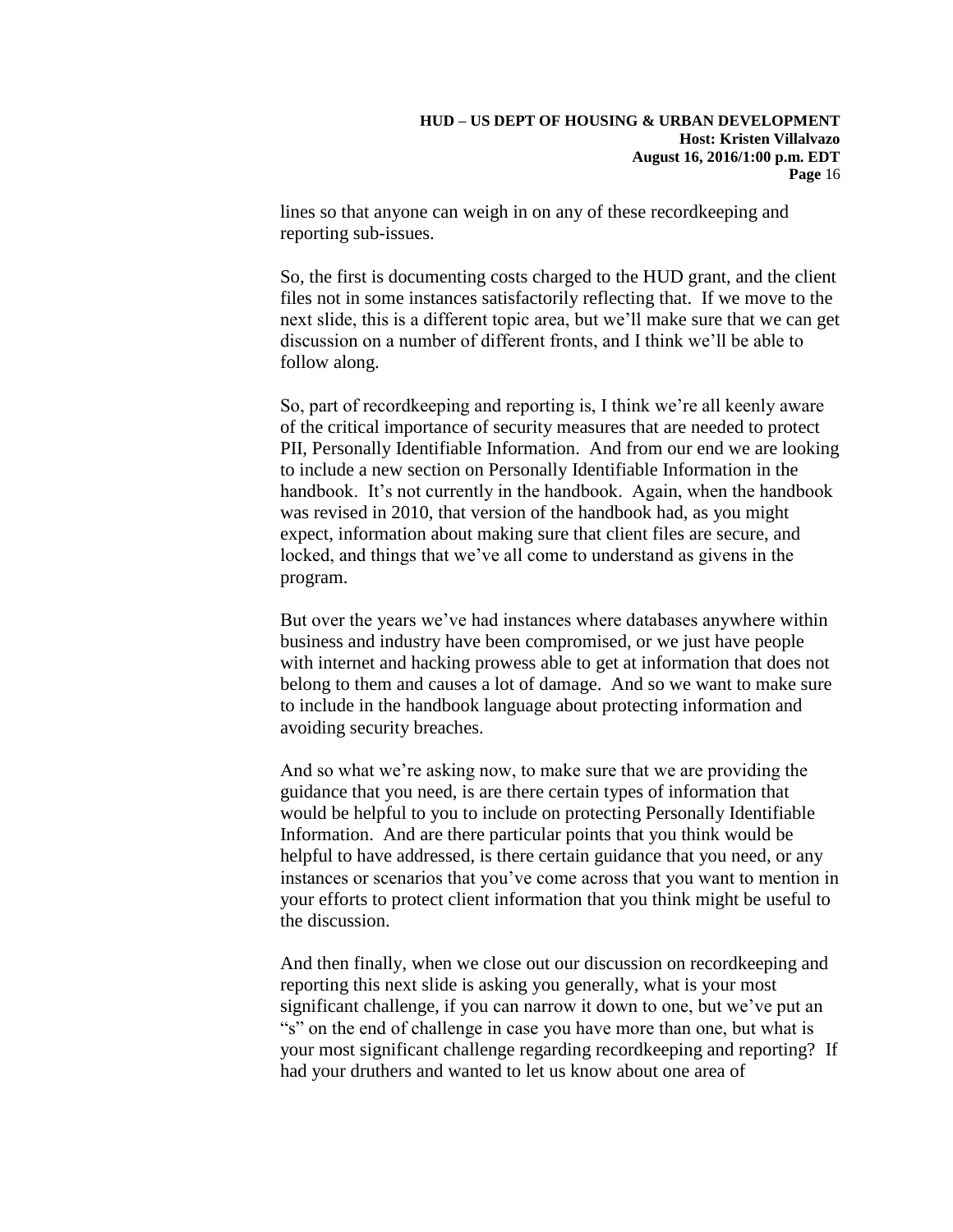|           | recordkeeping and reporting that really is problematic or burdensome for<br>your agency, this would be a great time to tell us about that.                                                                                                                                                                                                                                                                                                                                                                                             |  |
|-----------|----------------------------------------------------------------------------------------------------------------------------------------------------------------------------------------------------------------------------------------------------------------------------------------------------------------------------------------------------------------------------------------------------------------------------------------------------------------------------------------------------------------------------------------|--|
|           | So, just to quickly recap, any feedback that you have on documenting<br>costs charged to the HUD grant, on protecting Personally Identifiable<br>Information, and any significant challenges that you have regarding<br>recordkeeping and reporting generally. And you can chime in on one, or<br>two, or all of those topic areas if you wish.                                                                                                                                                                                        |  |
|           | So, operator, once again I'm going to ask you to open up the lines so that<br>our participants can provide any feedback.                                                                                                                                                                                                                                                                                                                                                                                                               |  |
| Moderator | [Operator instructions.] And I'll go over to the line of 572.                                                                                                                                                                                                                                                                                                                                                                                                                                                                          |  |
| Sharon    | Hi. This is Sharon. And one of the things I'm wondering is as far as the<br>client file for recordkeeping and as far as HUD grant funds used for that<br>particular file, is there a way that HUD could design some type of<br>document to where each file could encapsulate the information that HUD<br>is looking for on that?                                                                                                                                                                                                       |  |
| Stephanie | Okay. That's something that we can look into.                                                                                                                                                                                                                                                                                                                                                                                                                                                                                          |  |
| Sharon    | I think that that would help with consistencies across the board when<br>you're looking at a statewide program, so that it would ensure that<br>everybody is doing it the same way and providing the same consistent<br>information.                                                                                                                                                                                                                                                                                                   |  |
| Stephanie | Okay. Very good.                                                                                                                                                                                                                                                                                                                                                                                                                                                                                                                       |  |
| Moderator | And we can move to the line of 581. Please go ahead.                                                                                                                                                                                                                                                                                                                                                                                                                                                                                   |  |
| Heather   | Hi. Heather Huber, [indiscernible] Chicago. I just wanted to comment on<br>the documenting costs of HUD grants and counseling files. This can be a<br>technical challenge, because often we'll receive the grant award maybe Q3<br>and then we're going backwards assessing our files. So, we may be<br>looking at several hundred client files that we're attributing to that grant<br>all at one time, so that can be a challenge. Often, we'll keep that<br>information separate, outside of our CMS, and work backwards to update. |  |
| Stephanie | Okay. Can you elaborate on that just a little bit more?                                                                                                                                                                                                                                                                                                                                                                                                                                                                                |  |
| Heather   | Sure. Which piece?                                                                                                                                                                                                                                                                                                                                                                                                                                                                                                                     |  |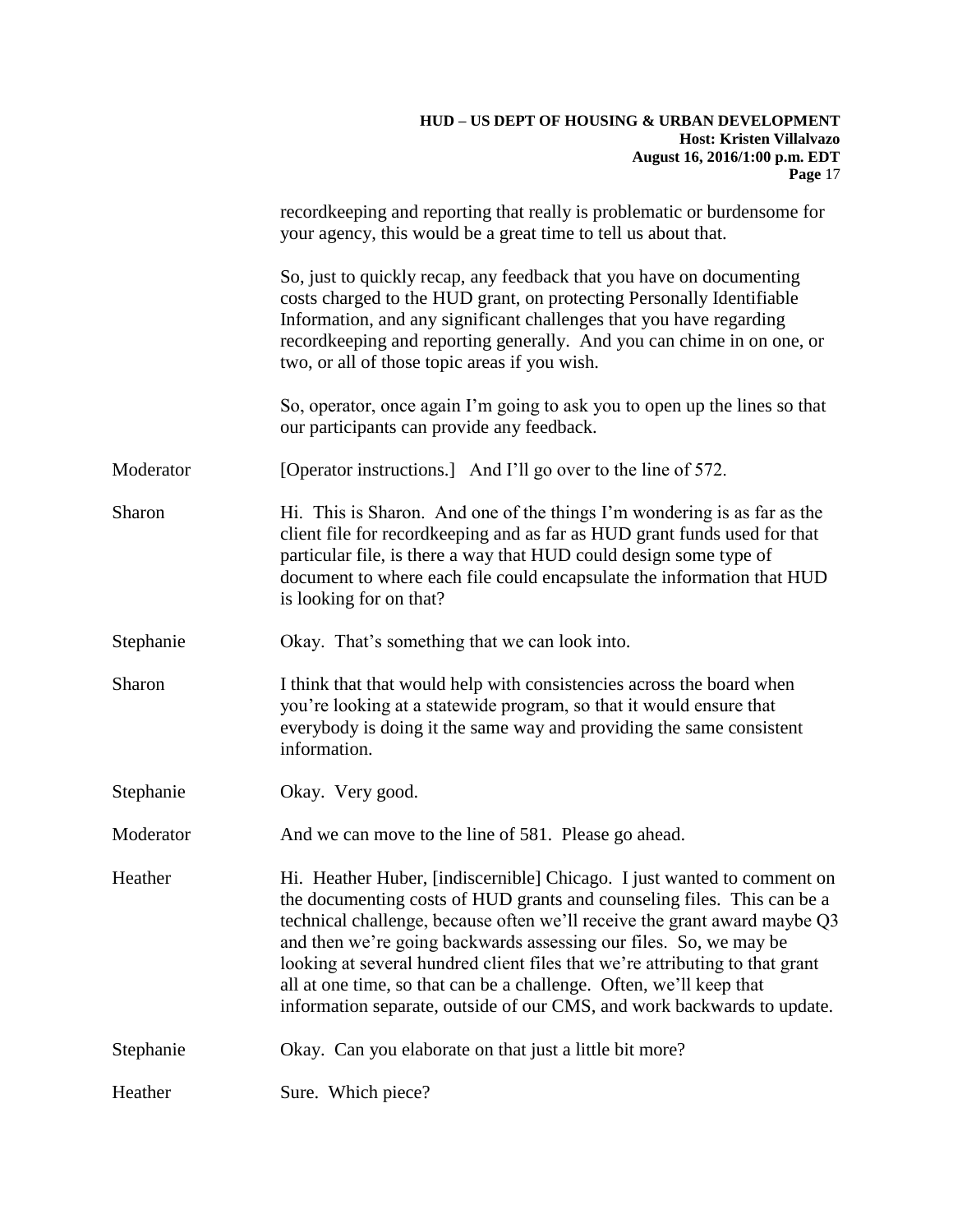| Stephanie | So, you're saying that documenting the grant, is it the number of grants<br>that's posing the challenge? What particular area is challenging?                                                                                                                                                                                                                                                                                                                                                                                                                                                                     |  |  |
|-----------|-------------------------------------------------------------------------------------------------------------------------------------------------------------------------------------------------------------------------------------------------------------------------------------------------------------------------------------------------------------------------------------------------------------------------------------------------------------------------------------------------------------------------------------------------------------------------------------------------------------------|--|--|
| Heather   | Sure. So, often we'll receive information knowing our dollar amount of<br>our grant award, and it will be three-quarters of the way through the year<br>that we receive that information.                                                                                                                                                                                                                                                                                                                                                                                                                         |  |  |
| Stephanie | Yes. Okay.                                                                                                                                                                                                                                                                                                                                                                                                                                                                                                                                                                                                        |  |  |
| Heather   | So, we're having to look at a lot of client files all at once to see which<br>ones would be applicable to apply.                                                                                                                                                                                                                                                                                                                                                                                                                                                                                                  |  |  |
| Stephanie | So, you're really talking of having to work and apply, and go back to your<br>files retroactively, after you've already completed your counseling and<br>your grant funds have been awarded, after the counseling has been done?                                                                                                                                                                                                                                                                                                                                                                                  |  |  |
| Heather   | Right.                                                                                                                                                                                                                                                                                                                                                                                                                                                                                                                                                                                                            |  |  |
| Stephanie | Yes. Okay. Yes, that's a point well taken and we recognize is a challenge<br>by the time the grant funds hit, that you're having to go back in time. So,<br>yes, we appreciate that and recognize that. Thanks so much for giving that<br>comment.                                                                                                                                                                                                                                                                                                                                                                |  |  |
| Moderator | And we'll go to the line of 596. Please go ahead.                                                                                                                                                                                                                                                                                                                                                                                                                                                                                                                                                                 |  |  |
| Dana      | Okay. Thank you. My name is Dana Hodge. I'm from Mon Valley<br>Initiative. And I basically agree with the last caller's comments that it is, I<br>think, a bit of a hardship if you expect a counselor or someone at an<br>agency to have to go back, if we're getting the HUD awards, let's say, in<br>July, August, and now they have to go all the way back to clients from<br>October 1 <sup>st</sup> to input what amount is being charged to the HUD grant.                                                                                                                                                 |  |  |
|           | And a housing counselor may not know that because that may be<br>something determined by, perhaps, the agency's finance department. So,<br>if HUD could perhaps consider, if it's not maintained in the actual client<br>file but if it's maintained by the agency, where they can break down that<br>we spent ten hours with client Joe Smith, and of those ten hours that we<br>spent with him four hours were charged to HUD and six hours were<br>charged to whoever else. Then that way the agency as a whole is<br>maintaining those records, even though it may not particularly be in the<br>client file. |  |  |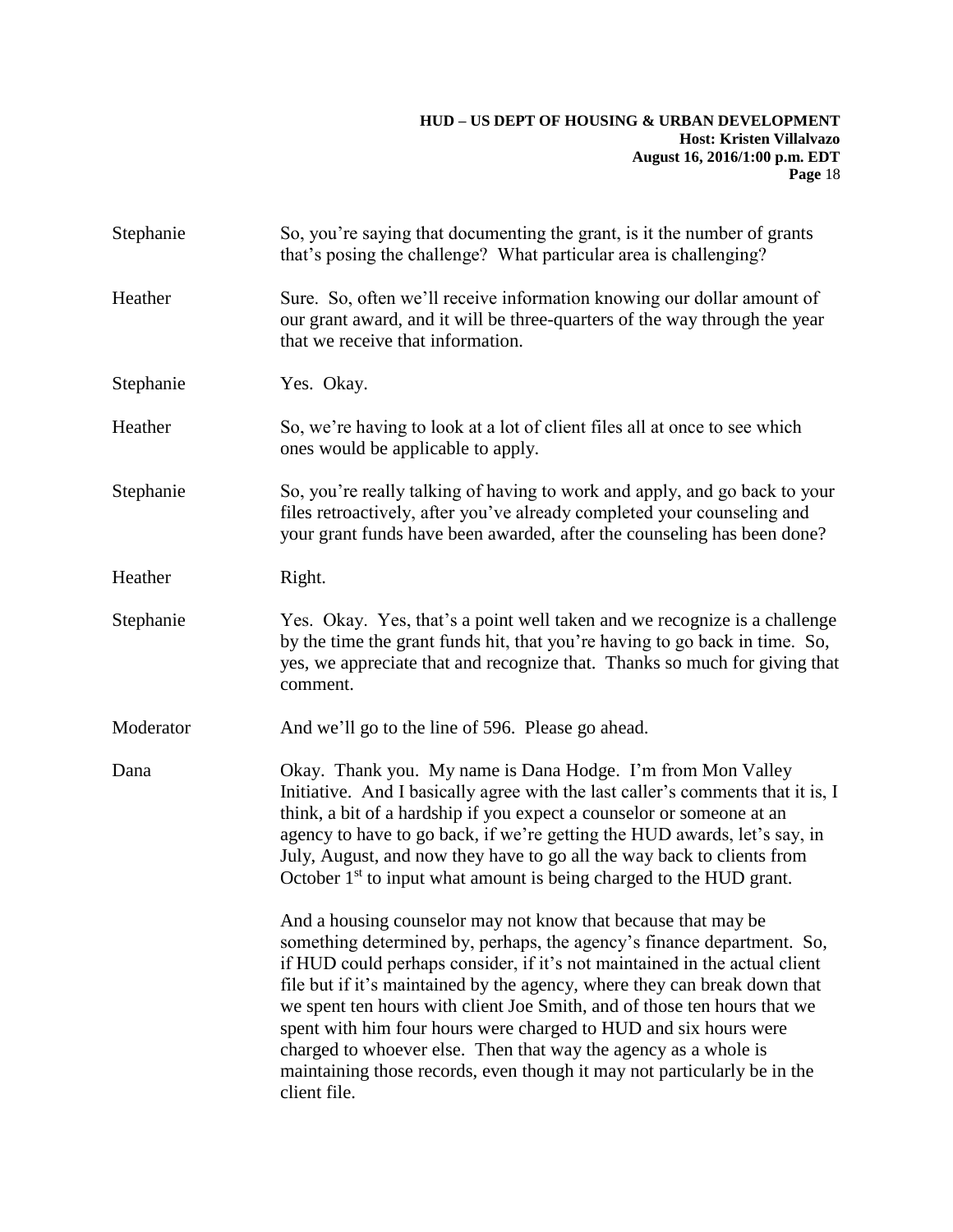| Stephanie                                                                                                                                                                                                                                                                                                                                                                                                                                                                                                                                                                                                                                                                                                                                            | Very good point. Thank you.                                                                                                                                                                                                                                                                                                                                                                                                                                                                                                                                                                                                                                           |  |
|------------------------------------------------------------------------------------------------------------------------------------------------------------------------------------------------------------------------------------------------------------------------------------------------------------------------------------------------------------------------------------------------------------------------------------------------------------------------------------------------------------------------------------------------------------------------------------------------------------------------------------------------------------------------------------------------------------------------------------------------------|-----------------------------------------------------------------------------------------------------------------------------------------------------------------------------------------------------------------------------------------------------------------------------------------------------------------------------------------------------------------------------------------------------------------------------------------------------------------------------------------------------------------------------------------------------------------------------------------------------------------------------------------------------------------------|--|
| And in regards to the security breach, HUD's requirement each agency be<br>Dana<br>held accountable to ensure that the CMS' are secure, we do that to the best<br>of our ability. Most of us I think are probably using either CounselorMax<br>or HCO, HCO being a Fannie Mae database, we're at their mercy and we<br>don't have so much authority or power to make those entities control<br>whatever that they do. But as you mentioned, no matter how secure a<br>system is the hackers and people with bad intentions are usually one step<br>ahead and they're able to hack into it. So, I think HUD's toolkit for<br>protecting Personally Identifiable Information, that has some really good<br>wordage, or words that we're trying to use. |                                                                                                                                                                                                                                                                                                                                                                                                                                                                                                                                                                                                                                                                       |  |
|                                                                                                                                                                                                                                                                                                                                                                                                                                                                                                                                                                                                                                                                                                                                                      | And then lastly in regards to recordkeeping and reporting, reporting is<br>especially difficult for intermediaries, I'm sure it's difficult for locals as<br>well, but for intermediaries we're trying to gather, review, make sure that<br>everything is correct, and then submit it to HUD. That's difficult because<br>some agencies obviously do better than others, and we need to do a little<br>bit of hand holding with those that aren't as good. So, if HUD could<br>consider giving just a little bit more time in submitting the reporting,<br>especially for intermediaries, that would be appreciated. And that's all<br>I've got. Thank you very much. |  |
| Stephanie                                                                                                                                                                                                                                                                                                                                                                                                                                                                                                                                                                                                                                                                                                                                            | Very good. Thank you so much. Operator, am I able to move on, or are<br>there any other callers in the queue?                                                                                                                                                                                                                                                                                                                                                                                                                                                                                                                                                         |  |
| Moderator                                                                                                                                                                                                                                                                                                                                                                                                                                                                                                                                                                                                                                                                                                                                            | One more in queue. Would you like to go to that?                                                                                                                                                                                                                                                                                                                                                                                                                                                                                                                                                                                                                      |  |
| Stephanie                                                                                                                                                                                                                                                                                                                                                                                                                                                                                                                                                                                                                                                                                                                                            | Yes. Thank you.                                                                                                                                                                                                                                                                                                                                                                                                                                                                                                                                                                                                                                                       |  |
| Moderator                                                                                                                                                                                                                                                                                                                                                                                                                                                                                                                                                                                                                                                                                                                                            | Okay. Next, Line 627. Please go ahead.                                                                                                                                                                                                                                                                                                                                                                                                                                                                                                                                                                                                                                |  |
| Karen                                                                                                                                                                                                                                                                                                                                                                                                                                                                                                                                                                                                                                                                                                                                                | It's Karen. I want to support what Sharon said, except I want to go a step<br>farther. I do agree with everybody else. I don't want to have to go back,<br>when I still haven't even gotten this year's grant approved, to actually<br>input that data into each of those customer files, because I would have to<br>have somebody else do it. My grant over the years has just dwindled, just<br>because of the way we're supposed to cone and what we have to do, and<br>the recordkeeping.                                                                                                                                                                         |  |
|                                                                                                                                                                                                                                                                                                                                                                                                                                                                                                                                                                                                                                                                                                                                                      | The other thing I think you really need to keep in mind is that the                                                                                                                                                                                                                                                                                                                                                                                                                                                                                                                                                                                                   |  |

processes are very burdensome on your HUD employees. It's very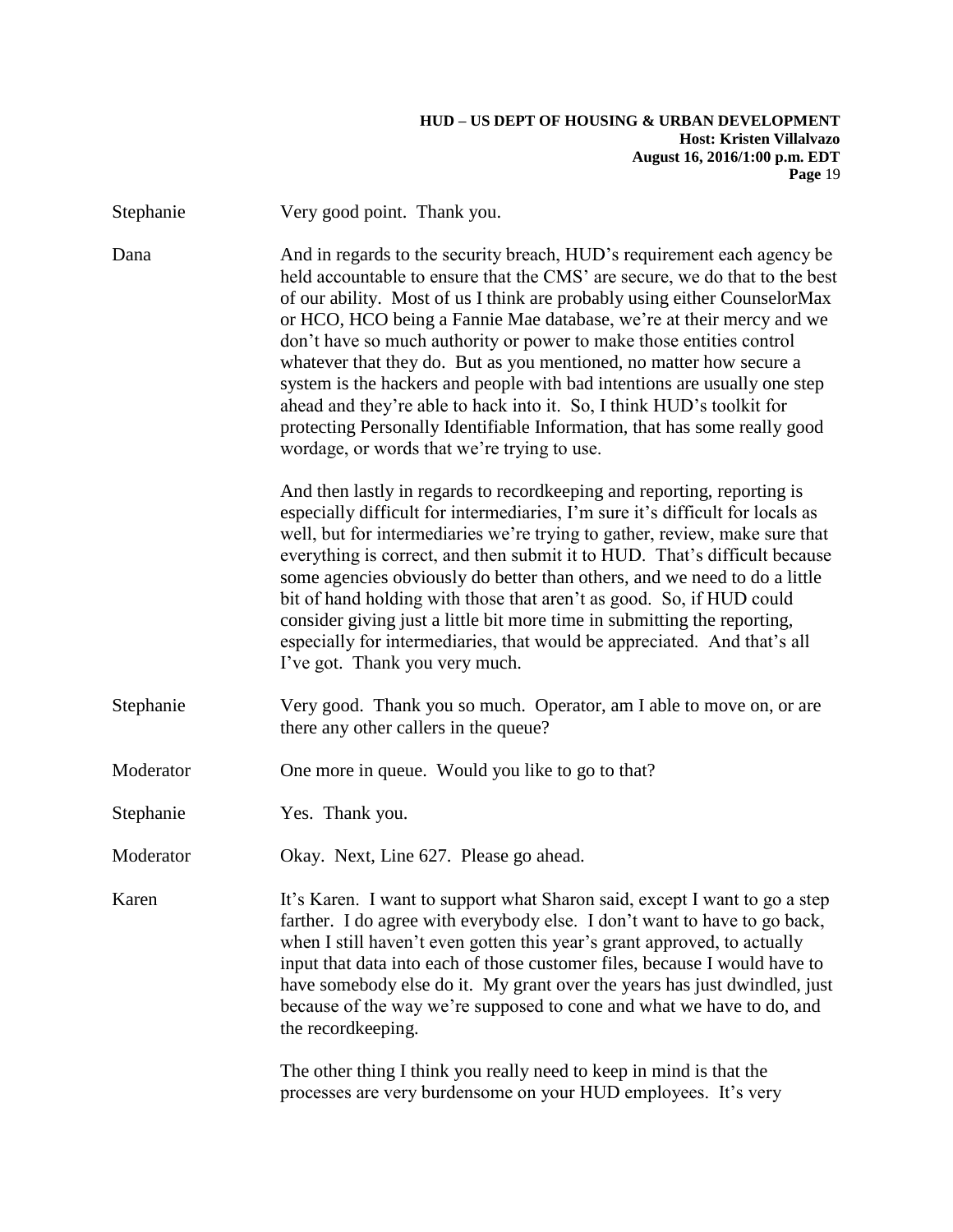difficult for them to even report back to us when we do biannual reviews. I think the whole Keep It Simple Simon may be something that I know it's tough for federal interpretation of different things, but it's gotten harder and harder.

HUD used to be a foundation that you could depend on to help prop up your programs, and instead between the PARs and everything that's being mandated just down through we spend more time recordkeeping and keeping track of our customers than we do meeting people face-to-face. And my coaches want to help people and eradicate their housing situation, and we've even gone as far as hiring an intake person and a billing specialist that now we can't afford because we just don't get the funding to be able to do that.

Stephanie Yes. Well, Karen, thank you. It sounds like definitely a consistent theme for those of you who have voiced your comments by phone here. Hopefully we'll get some more feedback, either from the people mailing the housing counseling mailbox, and there may be some questions that are being typed in at the same time. But my suspicion is that we will see a number of other comments that are in line with and supporting what you, and Sharon, and Dana, and others have shared with us. So, thanks very much for that.

> This to me is a case of time flies when you are having fun. I'm going to say I'm ecstatic about the feedback that we're getting, and I thank you all for it very much. We still have a lot of good ground to cover, and so I'm going to move the discussion along to our next point. I also have a colleague who is going to be speaking with you too, and I want to give her some time to talk about a few other policy issues. So, I'm going to plow ahead with the next slide. We're going to move away from recordkeeping and reporting and now move to the delivery of housing counseling services.

> Now, I'll set the stage by saying upfront that this next topic, the brick-andmortar requirement, as we refer to it internally, you won't find brick-andmortar in the handbook or in the reg as a term. But it is a big issue that we are thinking through, and also need to see what rule making implications there may be. And we've not moved the issue along the departmental chain enough to get to our Office of General Counsel and such. Right now we're getting some thoughts and comments, and just trying to figure out where we need to move on this requirement. So, I'm going to begin to talk about this. I will probably need to limit discussion to about seven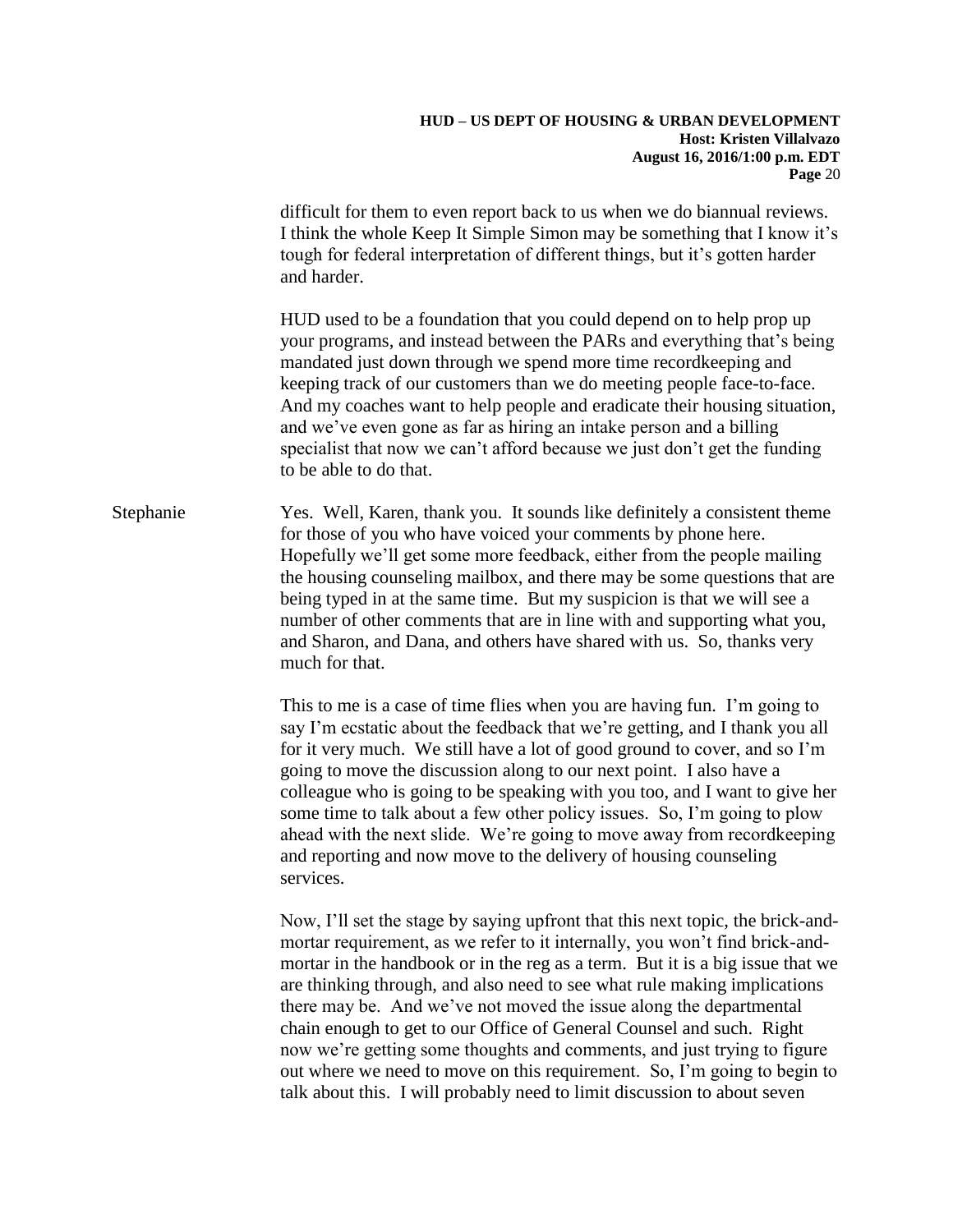minutes or so, so that we can continue with the presentation, recognizing that we may revisit this at another time.

So, generally the brick-and-mortar requirement is that agencies are required to have a physical office in each state where they are approved to provide housing counseling. And if you look at the next slide, this is a quick background snapshot to ground the issue and let you know, again, this is one of the issues that we talked about last week with our intermediary counseling agencies, and they provided some good feedback. So, we're looking forward to hearing from them again, but also the local housing counseling agencies, and SHFAs, and MSOs.

The background, quickly, this is the cliff notes version, is that the Housing Counseling Program currently allows agencies to perform comprehensive housing counseling only in states where they have a physical brick-andmortar office. And cited there we have the HUD reg and a little text from the Housing Counseling Handbook which says: "All agencies participating in HUD's Housing Counseling Program that provide services directly to clients must provide in-person counseling to clients that prefer this format."

The next slide, by way of just a little bit more background, addresses the HECM counseling, where there is a recognition and an acknowledgment that seniors may prefer telephone counseling for various reasons if they have limited mobility and health conditions.

Currently, our HUD approval Form 9900, which is the form you all completed in order to get approval to participate in the Housing Counseling Program, for each type of agency that you are, an intermediary or a local, there's language that talks about geographic presence, where you are, number of states, or just that you have an office someplace, meaning a physical office. There are reasons for exceptions to the brickand-mortar requirement. One of the things that we saw in recent years was the foreclosure counseling hot line, where there was a crisis situation where homeowners needed to be helped immediately. And by phone was one of the ways that that was done.

We are going to begin with a polling question that asks: What percentage of your agency's clients prefer phone counseling to in-person? Just to get a sense. So, Jane, if you would please open the polls. And we invite everyone to pick the response that best reflects your agency's clients preferences, and if that percentage is: Under 25%; 26% to 50%; 51% to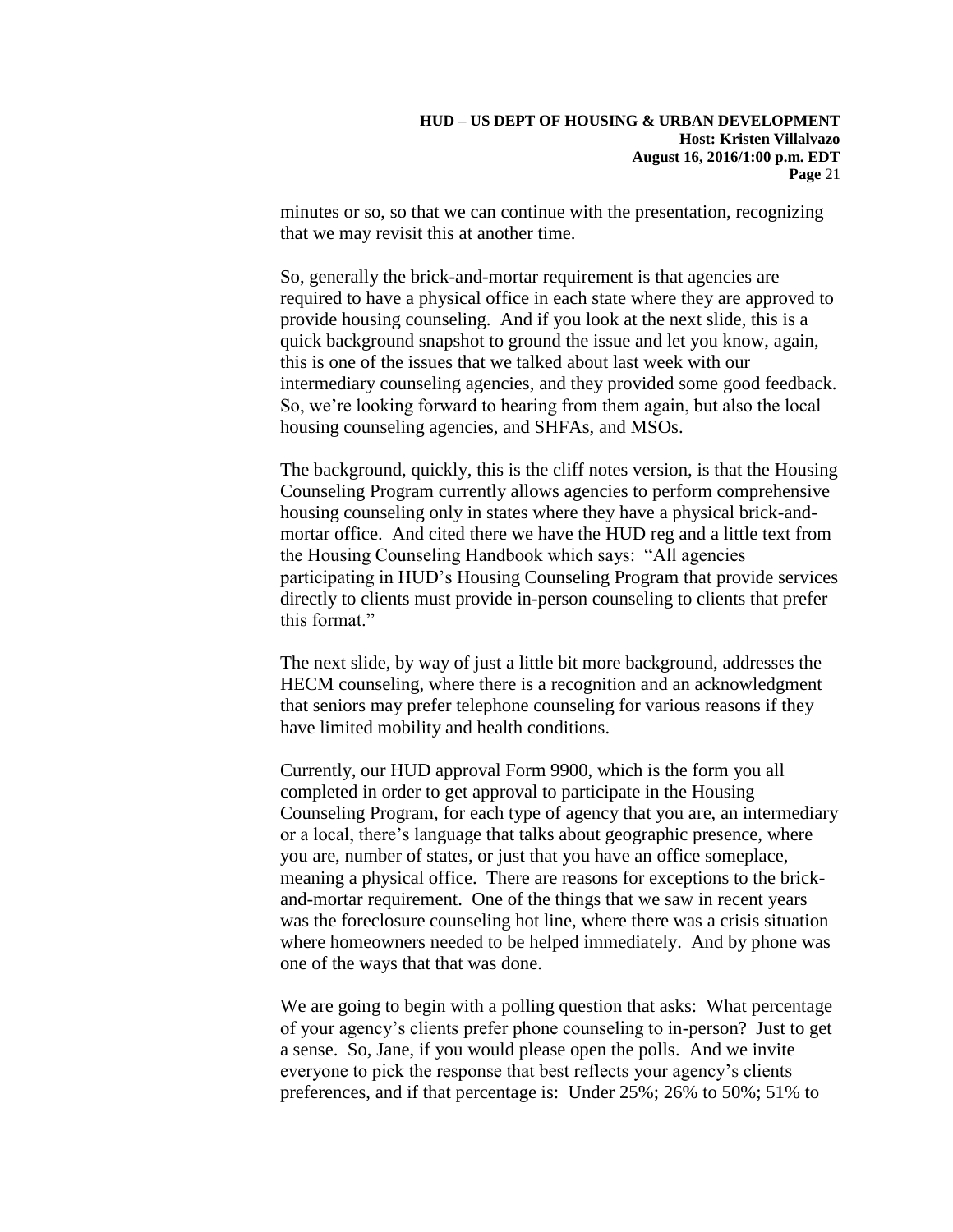75%; and 76% to 100%. Take a moment, if you would, and let us know what percentage of your agency's clients prefer phone counseling to inperson.

Okay. Oh, interesting. So, 47% of you said that Under 25% of your clients prefer in-person counseling—I personally did not expect the number, oh, yes, I didn't expect that number to be so high, yes, I'm reading my stats right—26% to 50%, 17% fall within that category; 21% for the 51% to 75% category; and 15% have most of their clients that prefer in-person counseling. Okay. Interesting. Very interesting. Thank you. You can close the polls, Jane.

So, that we can begin to have a little bit of discussion on this, and please be ready to chime in and let the operator take your call, so our question is, do you feel that the market has changed so that clients are no longer favoring in-person counseling? And if so, what has led you to this conclusion?

And then one of the bigger questions, the overarching question that we're really trying to get at with this brick-and-mortar requirement issue is, can an agency that is not physically located in a state overcome obstacles to providing quality counseling in that area? So, in other words, if an agency is not physically located in a state, how do you become aware of local resources, and services, and referrals, and just information to best serve that client? And then the offshoot from that question is, how can an agency demonstrate to HUD familiarity with these rules, programs, and services outside of your normal service area where you have a physical presence?

Again, this is the brick-and-mortar requirement that we are examining. We know that telephone counseling is an alternative format that's readily available now, that many of you use. But this question is getting at the requirement for having a physical presence in the state in which you're counseling, and also making sure that quality counseling is provided. If you're not physically located, how do you show and/or gain familiarity with the rules, programs, and services in that area to best assist those clients?

So, operator, I'm going to invite you to please open up the line.

Moderator [Operator instructions.] We'll go back to the line of 572. Please go ahead.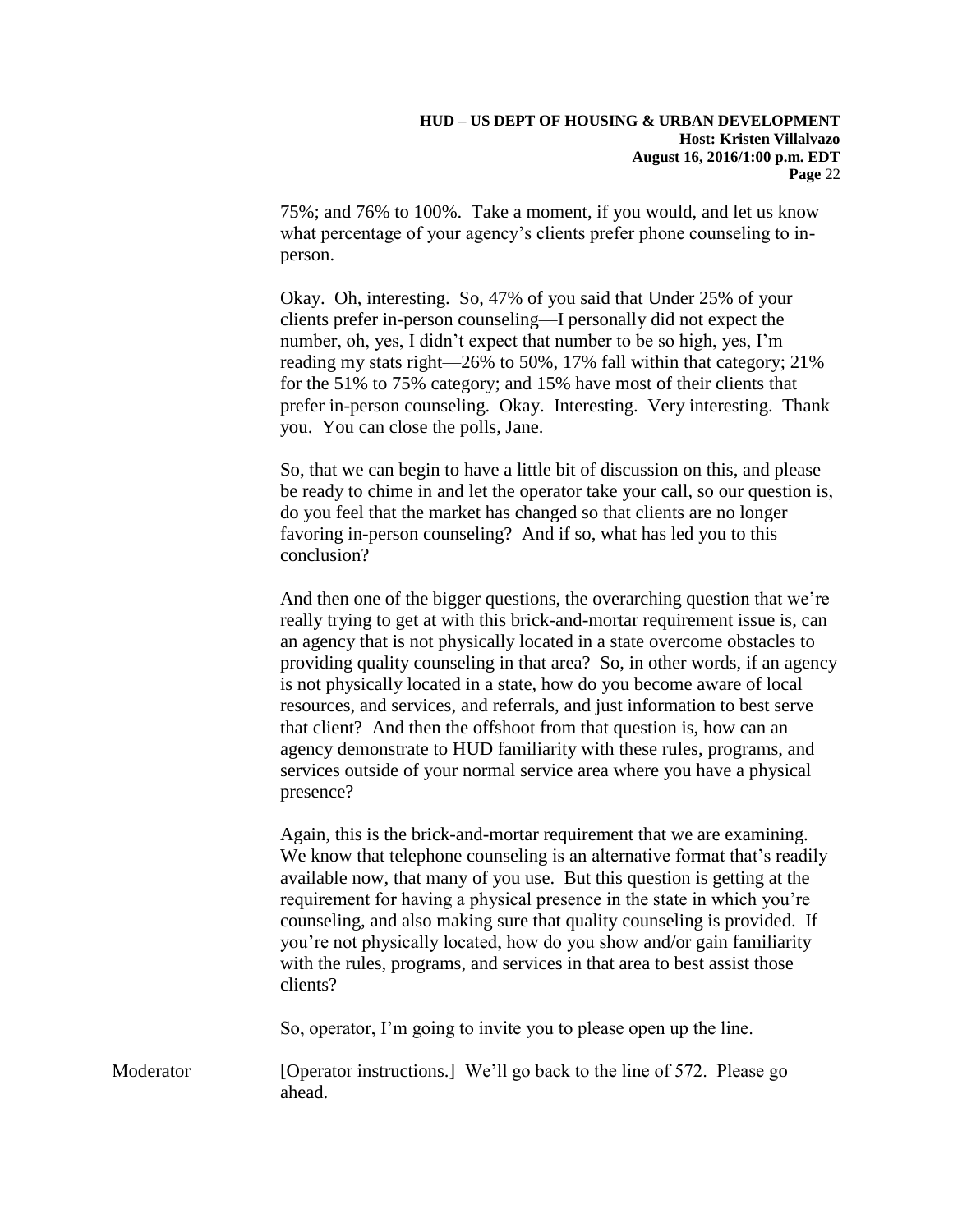| Sharon    | Hi. This is Sharon calling in again, or have a comment. I'd be interested<br>in the poll that you just took, if you had broken that down by the entity<br>that you represent being state, or local, or intermediary already. We had<br>some issues, when we went into the foreclosure crisis, with outside entities<br>trying to counsel Michigan citizens, and with different rules and<br>legislation that dictates foreclosure process here in Michigan it created<br>havoc in our state. |
|-----------|----------------------------------------------------------------------------------------------------------------------------------------------------------------------------------------------------------------------------------------------------------------------------------------------------------------------------------------------------------------------------------------------------------------------------------------------------------------------------------------------|
|           | I truly believe that even if you provide phone counseling you need that<br>local presence within the community to be able to assist a client with the<br>resources that are available and provide them that community background<br>that they need as far as the services that are available to them. I would be<br>really disappointed with HUD allowing an entity that does not have brick-<br>and-mortar within a state to provide counseling within that state.                          |
| Stephanie | Well, Sharon, thank you for your comment. Yes, we're looking to hear<br>feedback that runs the gamut, and I think your first point is very, very well<br>taken, that the poll responses would have been even more valuable if the<br>responses were broken out by entity type. So, that's information that we<br>will attempt to get again at some point after this call. But—                                                                                                               |
| Sharon    | Yes. One of the other things too that we saw was how do we avoid<br>duplicate billing for that client when somebody at an intermediary level<br>provides services, and then they weren't happy with those services and<br>then they come back to a local community for the same service.                                                                                                                                                                                                     |
| Stephanie | Good issue to raise as well. Thank you. Okay. Why don't we take maybe<br>one more question on this topic, and then if we have time at the end,<br>which I'm hoping we will, we can open it up to questions that people may<br>still have.                                                                                                                                                                                                                                                    |
|           | Operator, is there another person in the queue?                                                                                                                                                                                                                                                                                                                                                                                                                                              |
| Moderator | Not at this time.                                                                                                                                                                                                                                                                                                                                                                                                                                                                            |
| Stephanie | Not at this time. Okay. Alright. Well, if this is a topic area that you<br>would like to come back to and we have time at the end of the<br>presentation, please feel free to provide your feedback then, as well as via<br>email, as we've said throughout the presentation.                                                                                                                                                                                                                |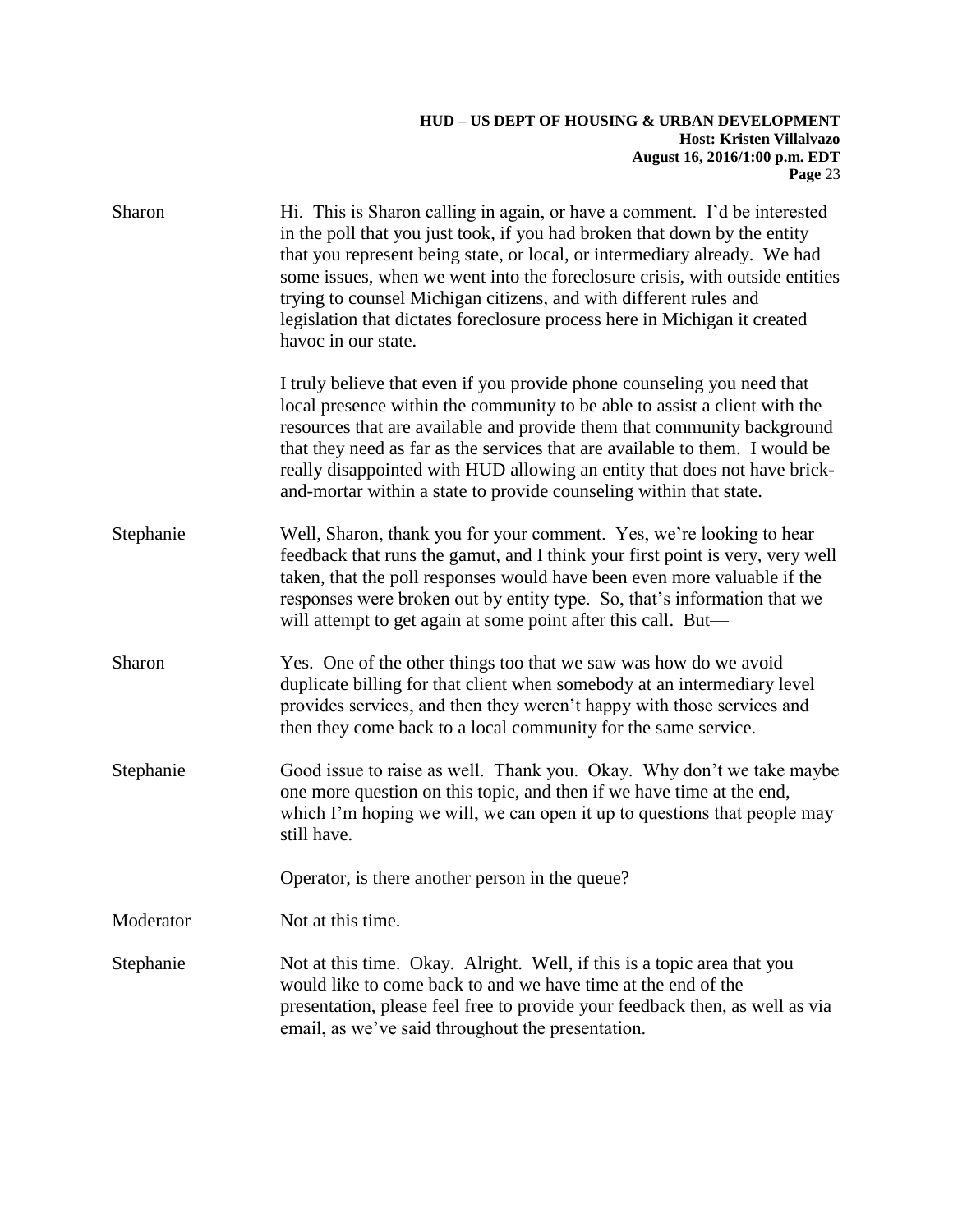I thank you for your participation in this part of the session, and now I'm going to turn the presentation over to my colleague, Connie Barton. Thank you.

Connie Thank you, Stephanie. Good morning, or good afternoon, everyone, depending on where you're calling in from. Thank you for participating in today's meeting. We've had a lot of great discussion so far, and we may run past our scheduled time of 2:30, but I'm hoping you'll be able to stay with us for a bit longer as we have a couple more important topics to cover.

> Many of you may have applied for a housing counseling grant a couple months ago, and if you did you would have read the instructions in the NOFA as well as in grants.gov. And within the past few weeks you may have also submitted your grant agreement, your 1044, and other grant documents to your POC. The beginning of Chapter 7 of the handbook provides general guidance on the NOFA, as well as eligibility information on who may apply for a HUD housing counseling grant, and the requirement to submit applications through grants.gov. So, we're interested in hearing your suggestions or comments, if you have any, for improving this section of the handbook.

> So, with that said, we'd like you to answer our next polling question, Jane, if you could please open the polls, and let us know: How often did you refer to the handbook when completing your NOFA application? So, please choose from the following: Very frequently; Frequently; Infrequently; or Not at all. So, let's give everyone a few moments to respond.

Okay, so the polls have closed. So, we had 6% respond Very frequently; 42% Frequently; 34% Infrequently; and 19% Not at all. Well, there's no right or wrong answer to the question, but we are interested in why you may or may not have referred to the handbook, and how frequently when filling out the NOFA application.

Would someone like to share their thoughts on how they responded, if the operator can please open the lines, or if you have any written comments to submit?

| Moderator | [Operator instructions.] |
|-----------|--------------------------|
|           |                          |

Connie Operator, are there any questions or comments in the queue?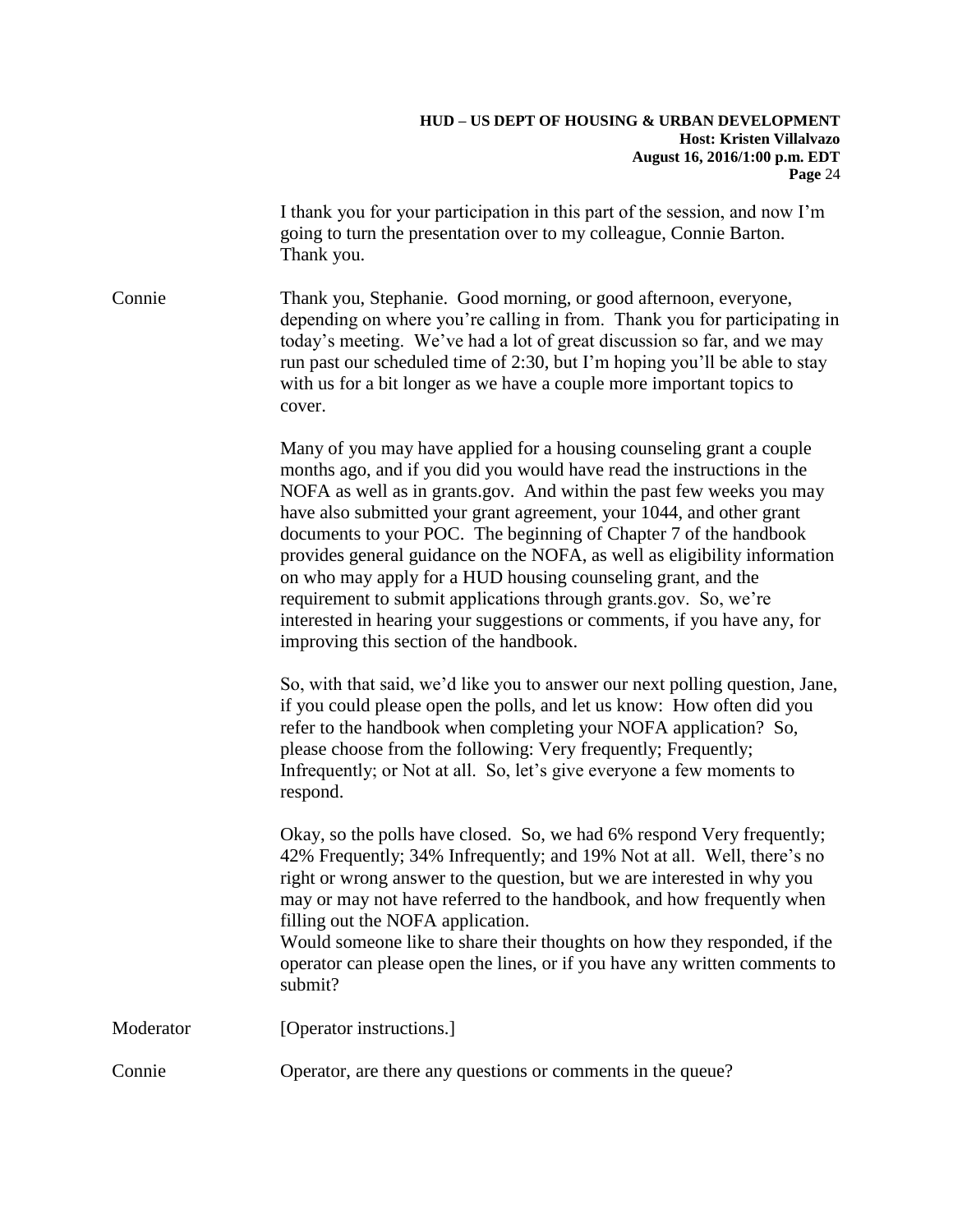| Moderator | Not at this point. No.                                                                                                                                                                                                                                                                                                                                                                                                                                                                                                                                                                                                                                     |
|-----------|------------------------------------------------------------------------------------------------------------------------------------------------------------------------------------------------------------------------------------------------------------------------------------------------------------------------------------------------------------------------------------------------------------------------------------------------------------------------------------------------------------------------------------------------------------------------------------------------------------------------------------------------------------|
| Connie    | Okay. Well, we can move ahead to the next slide. The handbook and the<br>NOFA go hand-in-hand when you apply for your HUD housing<br>counseling grants. Please remember that the handbook provides general<br>guidance on applying for HUD housing counseling grants, and that you<br>should always read the NOFA for application and submission information,<br>because the requirements may change from year to year. At this time,<br>does anyone have any suggestions or comments for improving this section<br>of the handbook?                                                                                                                       |
| Moderator | [Operator instructions.]                                                                                                                                                                                                                                                                                                                                                                                                                                                                                                                                                                                                                                   |
| Connie    | Or, if you think this section of the handbook is fine as is, we would like to<br>know that as well.                                                                                                                                                                                                                                                                                                                                                                                                                                                                                                                                                        |
| Moderator | I can open the line of 572.                                                                                                                                                                                                                                                                                                                                                                                                                                                                                                                                                                                                                                |
| Sharon    | Hi. This is Sharon. One of the suggestions that I would have is, well, first<br>of all, I think every time you go in there to look something up you learn<br>something new, or interpret it maybe a little bit different based on what<br>issue you're having, or what you're seeing at that point in time. So, I<br>would like an opportunity to be able to provide feedback, and I will send<br>that information in.                                                                                                                                                                                                                                     |
|           | But one of the things I might suggest is that irrelevant of when the funding<br>actually gets approved, is that there's an application period prior to<br>October $1st$ where then beginning October $1st$ you would know whether or<br>not your application had been accepted, and then once the funding gets<br>approved then you would be awarded the funding. So that we wouldn't<br>have to continue to go back to that October 1 <sup>st</sup> date to go back to get<br>information, you could just move forward then based on knowing that you<br>were going to get some type of an award if the budget was approved.<br>That's just a suggestion. |
| Connie    | Okay. Thank you, Sharon, for your suggestion. And we are glad that you<br>do refer to the handbook periodically and that you do learn something<br>from it every time you go in to check for something. We like to hear that.<br>And we'll look forward to your email comments and suggestions as well.                                                                                                                                                                                                                                                                                                                                                    |
|           | Operator, are there any other questions in the queue?                                                                                                                                                                                                                                                                                                                                                                                                                                                                                                                                                                                                      |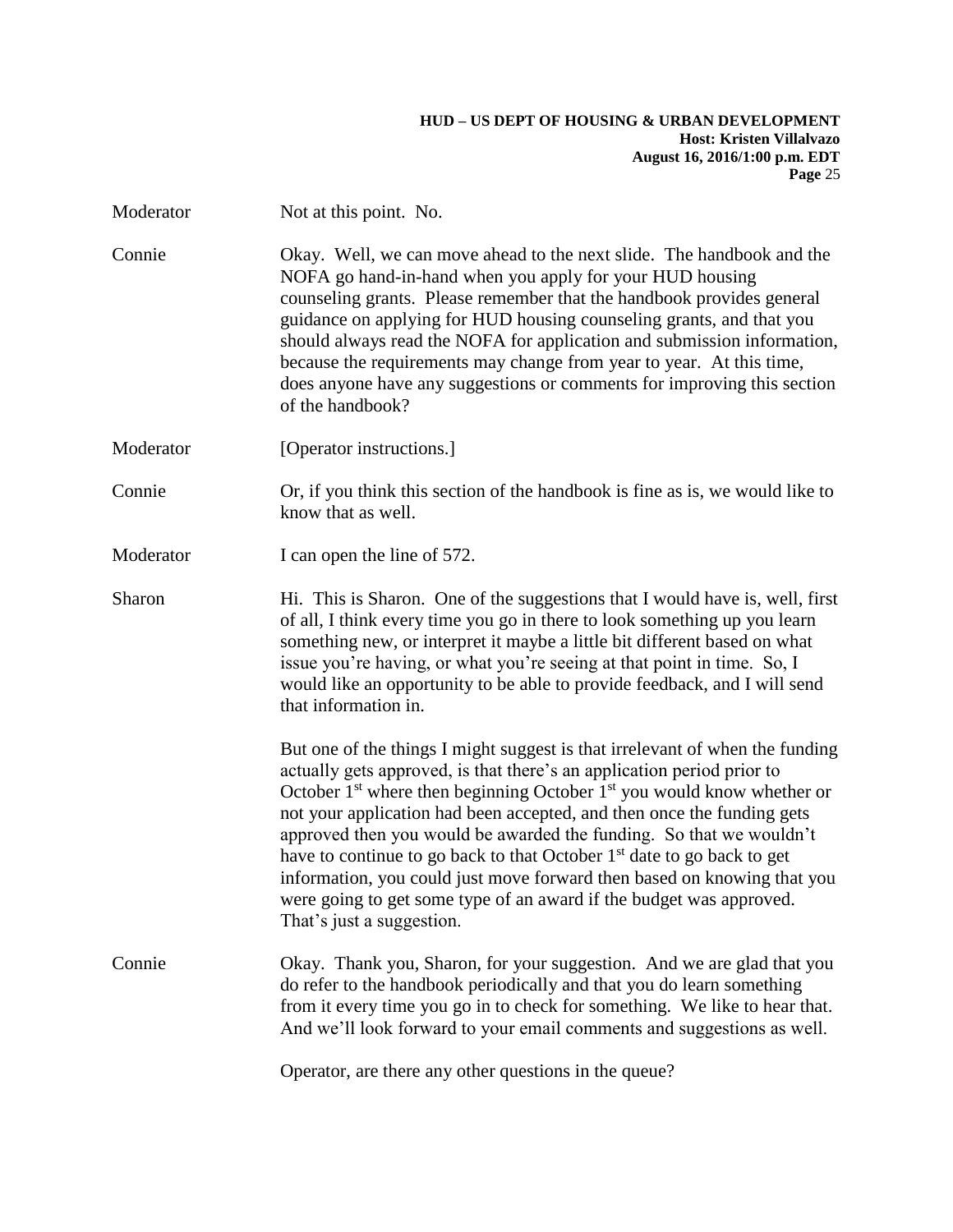| Moderator | There are currently no questions in queue.                                                                                                                                                                                                                                                                                                                                                                                                                                                                                                                                                                                                      |
|-----------|-------------------------------------------------------------------------------------------------------------------------------------------------------------------------------------------------------------------------------------------------------------------------------------------------------------------------------------------------------------------------------------------------------------------------------------------------------------------------------------------------------------------------------------------------------------------------------------------------------------------------------------------------|
| Connie    | Okay. Great. Thank you. Well, if anything else comes to mind after<br>today's meeting, please let us know by sending an email to<br>housing.counseling@hud.gov. Let's move on to the next slide.                                                                                                                                                                                                                                                                                                                                                                                                                                                |
|           | And we have another polling question for you: True or False, the<br>handbook is my agency's primary source of information for grant<br>compliance?                                                                                                                                                                                                                                                                                                                                                                                                                                                                                              |
|           | Okay. The polls are closed. We have 77% that have answered True, and<br>22% have answered False. Let's move ahead to the next slide, please.                                                                                                                                                                                                                                                                                                                                                                                                                                                                                                    |
|           | Section 7-2 of Chapter 7 provides general guidance on grant<br>administration and compliance, and also makes reference to the grant<br>agreement. So, please remember that you should always review your<br>grant agreement for specific requirements because the requirements may<br>change for each grant award year. Again, the handbook is an additional<br>resource and it goes hand-in-hand with the grant agreement, but please<br>remember that you also have a POC and that he or she is always available<br>to help. And if you can't find the answer to your question in the<br>handbook, please check with your POC for assistance. |
|           | Does anyone have any issues or concerns about Chapter 7's section on<br>grant administration?                                                                                                                                                                                                                                                                                                                                                                                                                                                                                                                                                   |
| Moderator | [Operator instructions.] And there's nobody in queue at this time.                                                                                                                                                                                                                                                                                                                                                                                                                                                                                                                                                                              |
| Connie    | Okay. Great. Thank you. Well, in Section 7-2 you'll see that it says that<br>GTR is responsible for grant administration, and the GTR is usually also<br>your POC. In this section you'll also find information on how to submit a<br>voucher to HUD for payment of your grant award, how to request<br>payment or reimbursement for your HUD grant, and how to check on the<br>status of your voucher. So, you would do all these things by contacting<br>your POC.                                                                                                                                                                            |
|           | Does anyone feel that we need to include additional guidance on grant<br>administration? If you do, you can submit your question through the<br>queue, or dial star zero to submit your question by phone.                                                                                                                                                                                                                                                                                                                                                                                                                                      |
|           | And other things that we have covered in this section, in Section 7-2, is<br>how to document grant expenses, and you do this by keeping invoices,                                                                                                                                                                                                                                                                                                                                                                                                                                                                                               |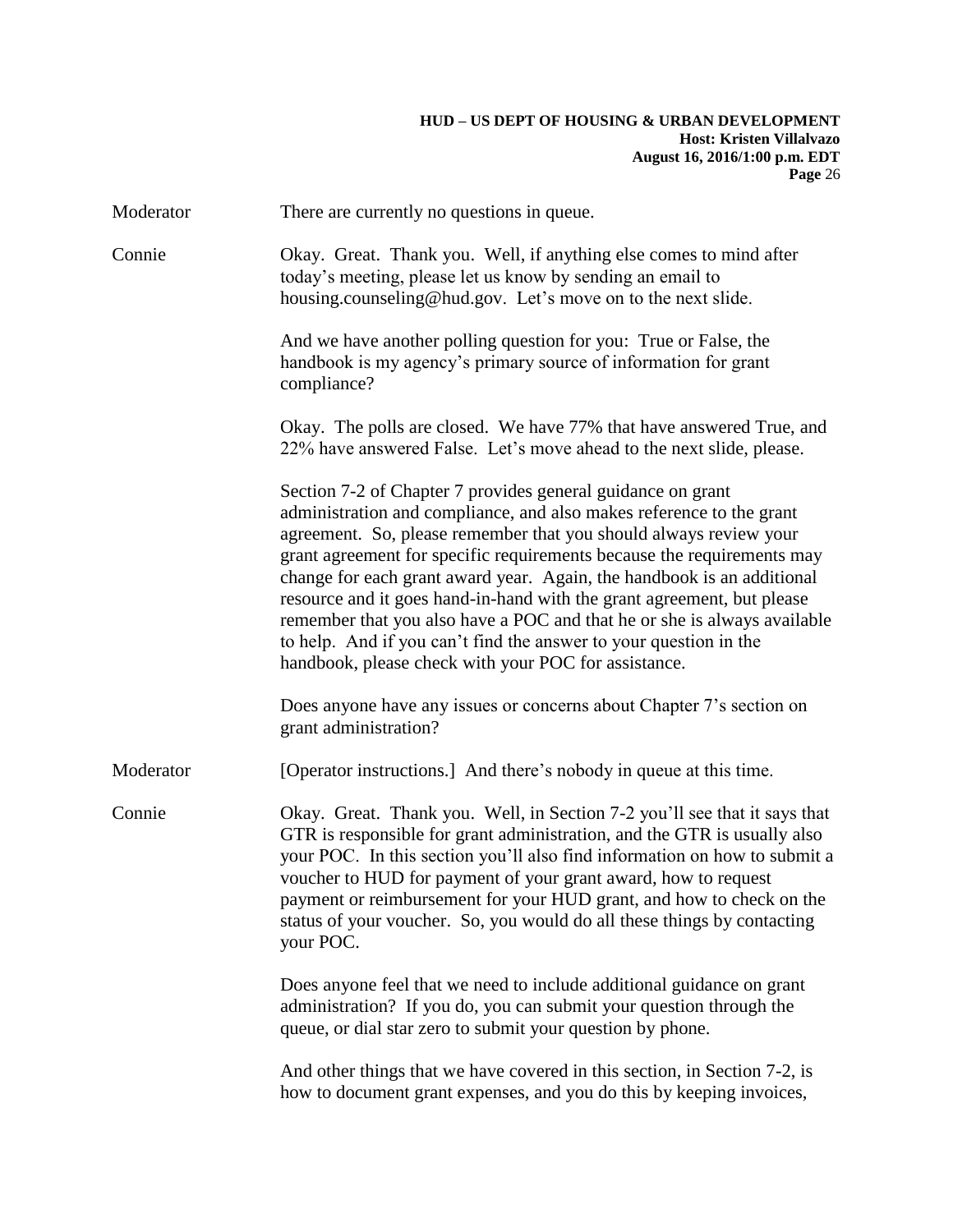|           | salary reports, utility bills, if you're billing to the HUD grant. And please<br>remember that documentation must be kept for three years from the date<br>the final grant invoice was paid by HUD.                                                                                                                                                                                                                                                                                                                                                                     |
|-----------|-------------------------------------------------------------------------------------------------------------------------------------------------------------------------------------------------------------------------------------------------------------------------------------------------------------------------------------------------------------------------------------------------------------------------------------------------------------------------------------------------------------------------------------------------------------------------|
|           | Do we have any additional questions in the queue?                                                                                                                                                                                                                                                                                                                                                                                                                                                                                                                       |
| Moderator | We'll go to the line of 627. Please go ahead.                                                                                                                                                                                                                                                                                                                                                                                                                                                                                                                           |
| Connie    | Hello.                                                                                                                                                                                                                                                                                                                                                                                                                                                                                                                                                                  |
| Moderator | And 627, your line is open. I'm not getting any feedback from the line<br>here. It is open.                                                                                                                                                                                                                                                                                                                                                                                                                                                                             |
| Connie    | Okay. Well, maybe they'll dial back in. Well, if no one else can think of<br>anything else that we can add to this section for grant administration, we<br>can move forward to the next slide.                                                                                                                                                                                                                                                                                                                                                                          |
|           | The next slide covers Section 7-3 of the handbook, and it provides a few<br>examples of HUD grants that may be sources of funds for housing<br>counseling activities. For example, CDBG funds, Fair Housing funds, and<br>FSS, or Family Self-Sufficiency program funds. So, we're interested in<br>hearing whether you know where to find other sources of HUD funding,<br>or if it would be helpful to you if we provided more information or<br>guidance on other funding sources. So, if you'd like to ask a question, you<br>can hit star zero.                    |
| Moderator | And currently there's nobody queuing up.                                                                                                                                                                                                                                                                                                                                                                                                                                                                                                                                |
| Connie    | Thank you. We can continue on. Chapter 5, which Stephanie covered<br>earlier, as well as Chapter 7, specifically Section 7-6 of the handbook,<br>provides guidance on funding and fees for housing counseling and related<br>services. Some of the guidance on fees includes information on assessing,<br>reducing, and waiving fees. For example, your agency may have a<br>procedure or a policy in place for when you're able to reduce or waive<br>fees, depending on a client's income, whether or not they can afford to pay<br>the fees, or other circumstances. |
|           | And also with regard to documenting funding sources and fees charged,<br>client files must include documentation of the funding source and the<br>amount that was charged to the grant or other funding source, as well as<br>documentation and a copy of the receipt provided to the client, as well as<br>other documentation that shows the amount and source of fees paid by                                                                                                                                                                                        |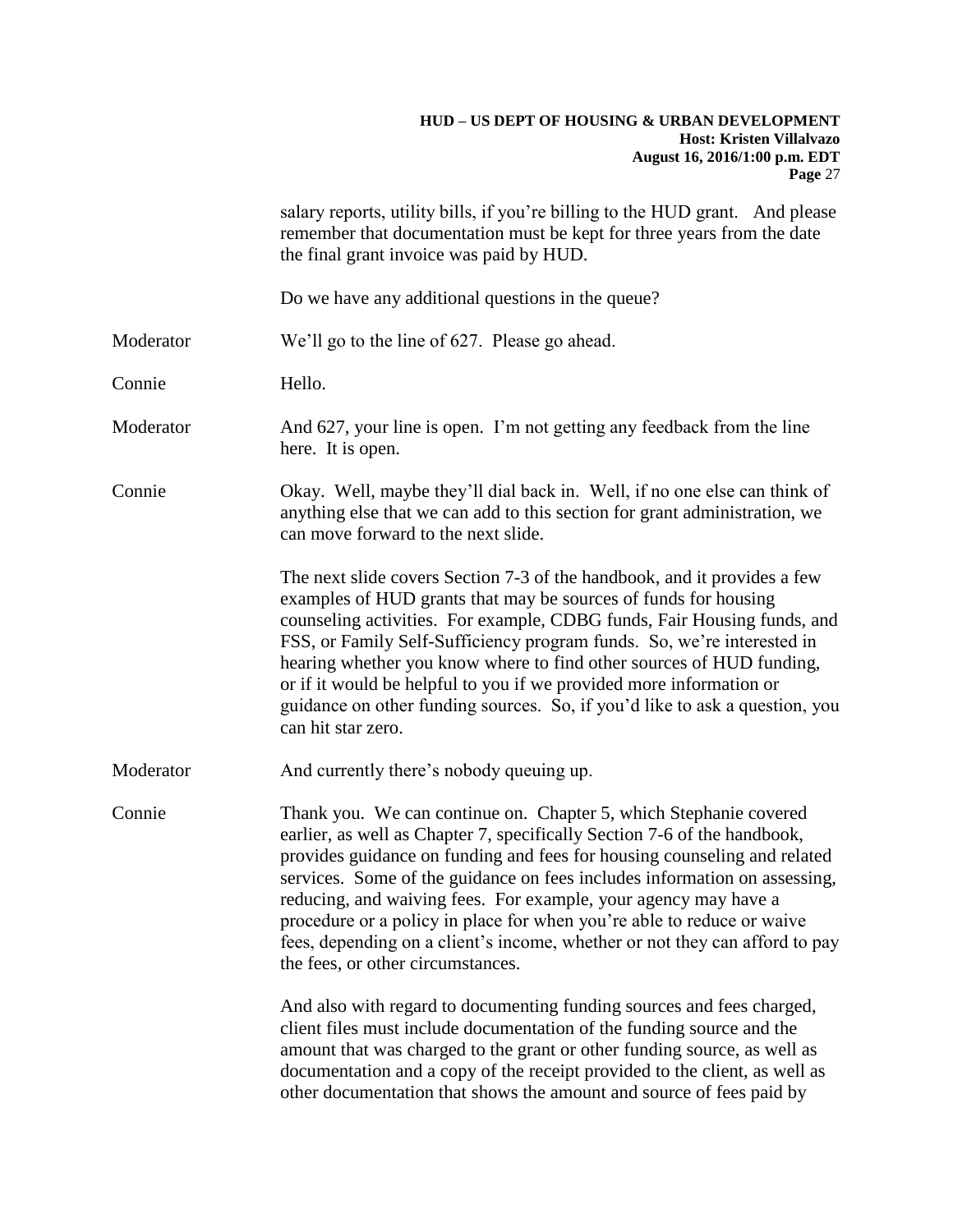|           | other parties, such as lenders. What we're wondering is, do you feel you<br>need additional guidance on fees, or would it be helpful for us to provide<br>additional examples in the handbook?                                                                                                                                                                                                                                                                                                                                                                                                                                                                                                                                                                       |
|-----------|----------------------------------------------------------------------------------------------------------------------------------------------------------------------------------------------------------------------------------------------------------------------------------------------------------------------------------------------------------------------------------------------------------------------------------------------------------------------------------------------------------------------------------------------------------------------------------------------------------------------------------------------------------------------------------------------------------------------------------------------------------------------|
|           | If the operator could please open the lines to see if there are any questions.                                                                                                                                                                                                                                                                                                                                                                                                                                                                                                                                                                                                                                                                                       |
| Moderator | [Operator instructions.] And we'll go to the line of 466. Please go ahead.<br>And I've got Line 466 open. If you queued up for a question, go ahead<br>and try to speak and see if your line comes through here.                                                                                                                                                                                                                                                                                                                                                                                                                                                                                                                                                     |
| Connie    | Maybe they're having technical difficulties.                                                                                                                                                                                                                                                                                                                                                                                                                                                                                                                                                                                                                                                                                                                         |
| Moderator | Yes. I'm not sure. We'll go on to the line of 596. Please go ahead.                                                                                                                                                                                                                                                                                                                                                                                                                                                                                                                                                                                                                                                                                                  |
| Dana      | Hello. Can you hear me?                                                                                                                                                                                                                                                                                                                                                                                                                                                                                                                                                                                                                                                                                                                                              |
| Connie    | We can. Thank you.                                                                                                                                                                                                                                                                                                                                                                                                                                                                                                                                                                                                                                                                                                                                                   |
| Dana      | Awesome. Thank you. My name is Dana Hodge. I'm from the Mon<br>Valley Initiative. I think we're breezing through, because I think that the<br>handbook, I think that the rules, regulations that it contains in this regard<br>are pretty straightforward. But I think what's even more helpful is in<br>conjunction to the handbook having the additional toolkits and trainings. I<br>think having those, where we can really get some detailed guidance, that's<br>what's most helpful. But the handbook right now gives, I think, enough<br>basic guidance and instruction on these topics and I'd hate for it to be too<br>detailed, because then it becomes a whole huge process to have to revise<br>the handbook again. So, I think it's good the way it is. |
| Connie    | Okay. Great. Thank you so much. We appreciate your feedback.                                                                                                                                                                                                                                                                                                                                                                                                                                                                                                                                                                                                                                                                                                         |
| Dana      | Thank you.                                                                                                                                                                                                                                                                                                                                                                                                                                                                                                                                                                                                                                                                                                                                                           |
| Connie    | And we're continually working to see if our agencies need additional<br>information or even more detailed toolkits to help you do your jobs in<br>counseling your clients, so thank you for that feedback.                                                                                                                                                                                                                                                                                                                                                                                                                                                                                                                                                           |
|           | Are there any other questions in the queue?                                                                                                                                                                                                                                                                                                                                                                                                                                                                                                                                                                                                                                                                                                                          |
| Moderator | We do have that will come from the line of 572. Please go ahead.                                                                                                                                                                                                                                                                                                                                                                                                                                                                                                                                                                                                                                                                                                     |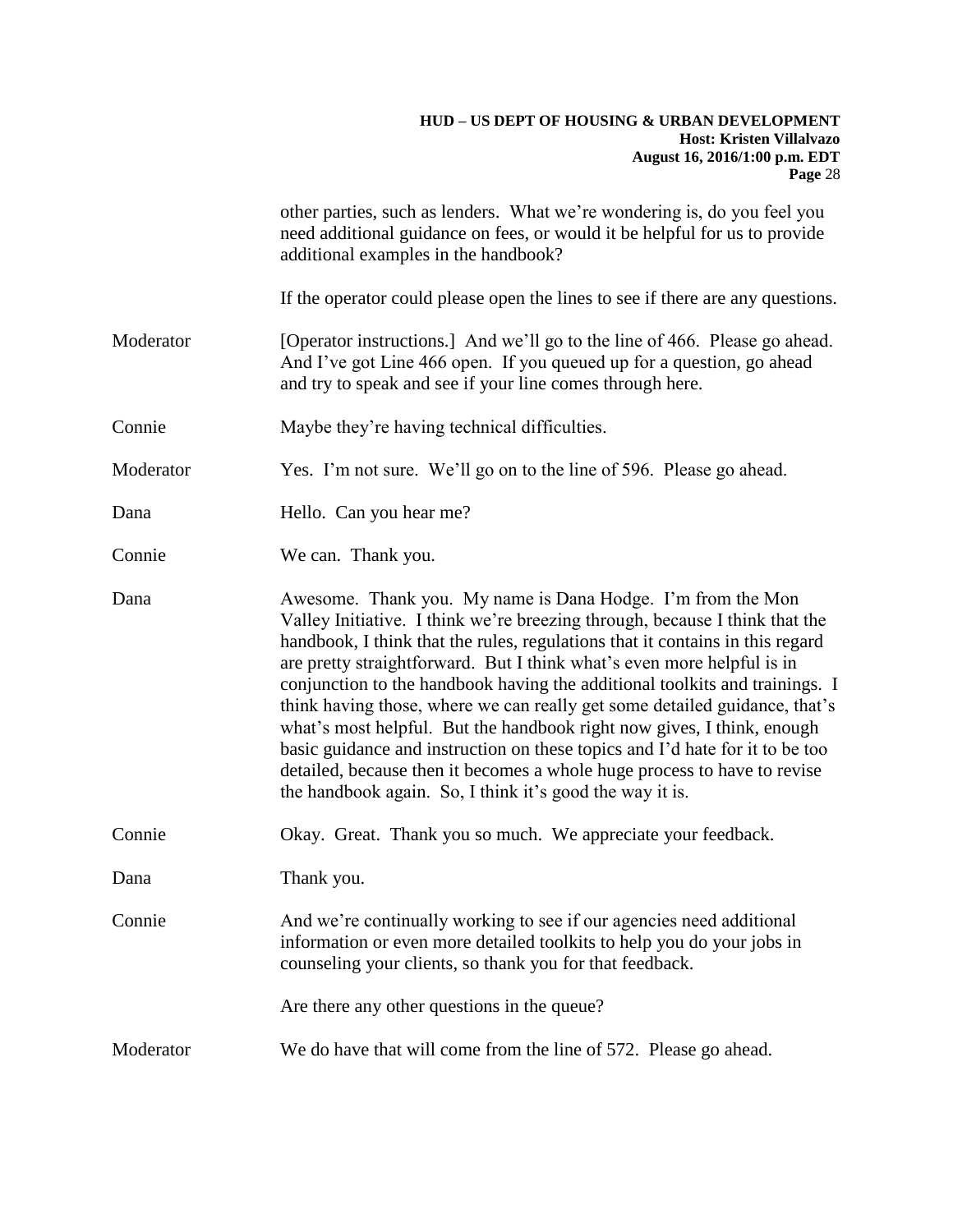| Sharon    | This is Sharon again. And any kind of examples included in a toolkit are<br>always helpful. Thank you.                                                                                                                                                                                                                                                                                                                                                                                                                                                                                  |
|-----------|-----------------------------------------------------------------------------------------------------------------------------------------------------------------------------------------------------------------------------------------------------------------------------------------------------------------------------------------------------------------------------------------------------------------------------------------------------------------------------------------------------------------------------------------------------------------------------------------|
| Connie    | Okay. Thank you, Sharon. We appreciate your feedback, and we will<br>definitely keep that in mind and work on more examples.                                                                                                                                                                                                                                                                                                                                                                                                                                                            |
| Moderator | We have one more in queue, if you'd like to take that.                                                                                                                                                                                                                                                                                                                                                                                                                                                                                                                                  |
| Connie    | Sure.                                                                                                                                                                                                                                                                                                                                                                                                                                                                                                                                                                                   |
| Moderator | It's Line 466. Please go ahead.                                                                                                                                                                                                                                                                                                                                                                                                                                                                                                                                                         |
| Karen     | Hi. It's Karen Emerson. I think some of the stuff, and I agree with what<br>everybody's mentioned right now with funding and the fees, but I think,<br>like you said, a toolbox, some additional training, what accepted practices<br>or best practices in creating budgets, and maybe layering with the HUD<br>would be good here, just in addition to waiving fees and that. Because I<br>think sometimes it is up to interpretation, which I think is great, but I think<br>sometimes just refresher courses every year about some of these things<br>would be helpful for the team. |
| Connie    | Great. Thank you so much for your feedback, and we'll definitely take all<br>of your suggestions into consideration.                                                                                                                                                                                                                                                                                                                                                                                                                                                                    |
| Karen     | Thank you.                                                                                                                                                                                                                                                                                                                                                                                                                                                                                                                                                                              |
| Connie    | Operator, are there any other questions in queue?                                                                                                                                                                                                                                                                                                                                                                                                                                                                                                                                       |
| Moderator | Not at this time.                                                                                                                                                                                                                                                                                                                                                                                                                                                                                                                                                                       |
| Connie    | Great. Thank you. So, while we're on this topic of funding and fees,<br>we'd like to hear about any thoughts or challenges that you may have. We<br>realize that federal funding has been decreasing over the years, and we at<br>HUD have been working to come up with sustainable funding models to<br>support your housing counseling. So, while we're in the process of<br>revising the handbook, we're also thinking about policies regarding fees<br>and funding.                                                                                                                 |
|           | While the issue of funding and collecting fees is something that many<br>agencies have brought to our attention, and many of you have challenges<br>with funding, the fees that housing counseling agencies collect usually<br>account for a small percentage of funding for operating expenses and all of                                                                                                                                                                                                                                                                              |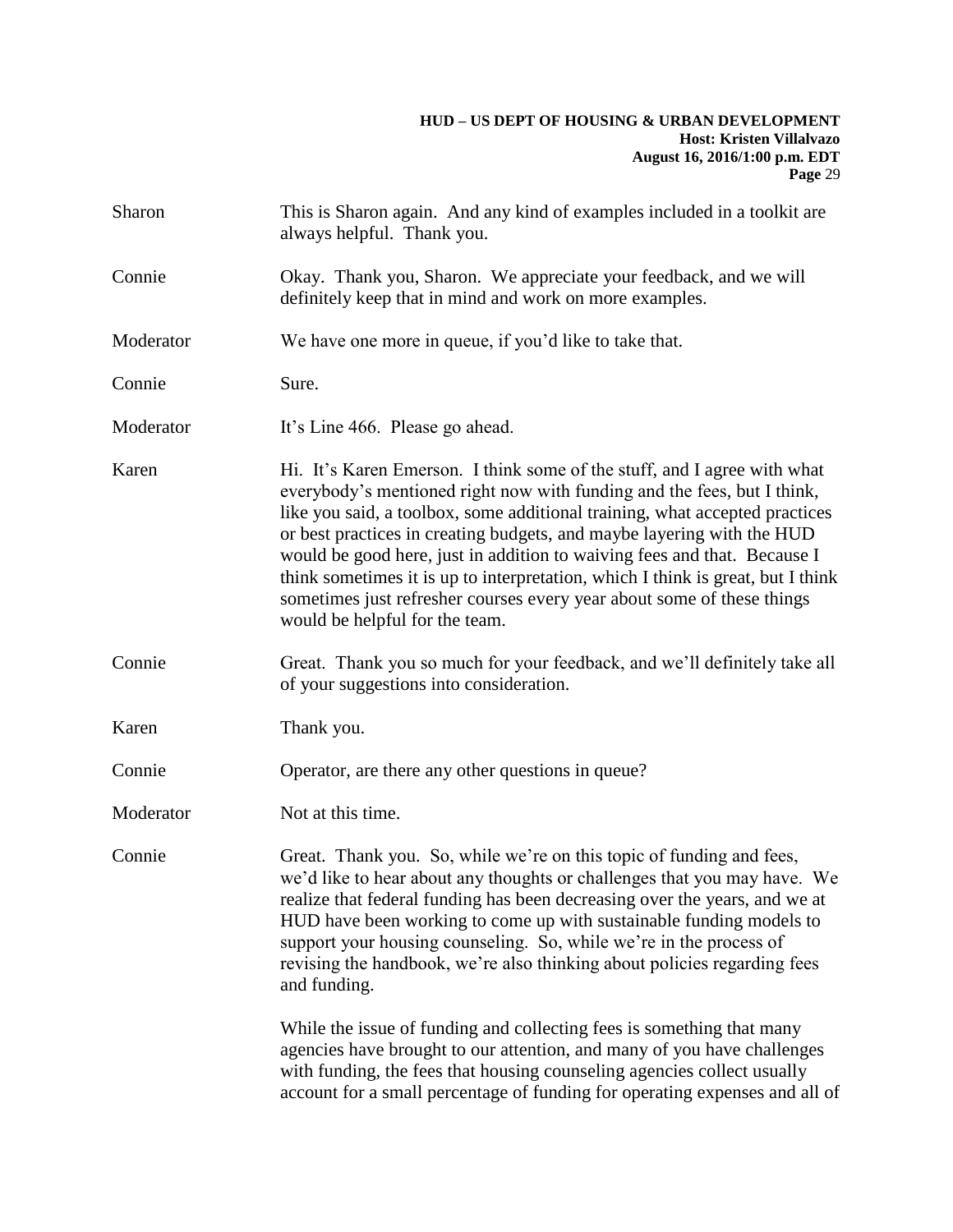the counseling services that you provide, and we also know that many agencies waive or reduce fees for clients who cannot afford to pay them. And some of you may also be thinking about increasing fees and aren't sure if it's a good idea, or you may not be sure if the fees that you're thinking about may be reasonable. And also most housing counseling agencies have modest budgets for counseling and education, and you rely on a limited number of sources for funding.

So, we're wondering for those of you on the call today if you're having any of these challenges. If you are, can you share with us some of your thoughts and what some of those challenges might be. If the operator could please open the lines again.

Moderator [Operator instructions.] And we do not have anyone queuing up at this time.

Connie Okay. Thanks.

Moderator We do have one that just queued up here. It comes from Line 572. Sharon, please go ahead.

Sharon Hi. Sorry to come in late. I was hoping that other people would comment on this, because I think that this is a big issue and we've talked about it throughout some of the conversations. Karen mentioned that she's hired an intake and then a reporting person as far as reporting into the systems and stuff like that, and she doesn't have the funding for that. And I think over the last five years we've seen a significant reduction, even at the state level, of funding being allocated to these programs, and we're asking the agencies to do more with less.

> So, I'm always looking at ways of streamlining the process, and it seems like more and more we're adding to it rather than reducing the processes. So, I think that this is a huge issue, and I wouldn't mind seeing some type of a team brought together to discuss how we can look at maybe obtaining more funding, and reducing the requirements that go along with this that are impacting these local communities that are actually providing the services.

But also, I always look at a specific fee for the service that they're providing, and it seems like it would be a little more streamlined if it was a specific dollar amount allocated and then the grant application was based on actual clients that they've served and then an actual dollar amount tied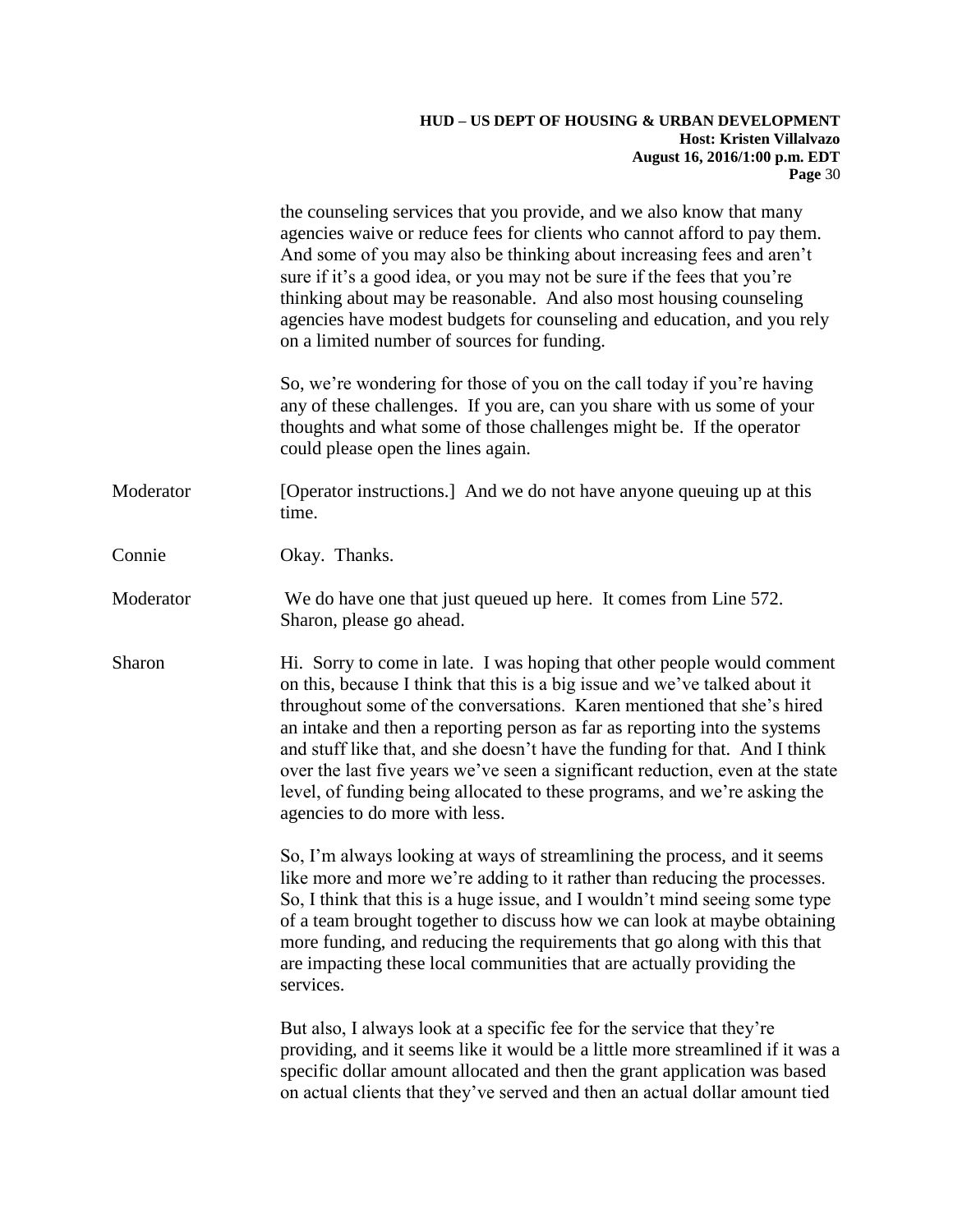to that, similar to what the FSS, the Family Self-Sufficiency application process is like.

- Connie Thank you for your comments, Sharon. We definitely hear what you're saying, and many of our agencies echo what you said as well.
- Moderator We do have a couple more that have queued up. The next comes from Line 632. Please go ahead.
- Connie Hello.
- Moderator Line 632, your line is open. We'll go to the next line, and that comes from the Line 635. Please go ahead.
- Line 635 Yes. Can you hear me?
- Connie Yes, I can. Thank you for calling.
- Line 635 I guess I would echo all of the concerns that Sharon brought up in terms of funding, that it is a significant issue. And one thing that I would draw back to as well is in terms of service delivery, that we talked about earlier, and what our clients are preferring, whether it's in-person or over the phone. One of the issues that we see isn't necessarily what the clients are preferring, but what are we able to provide.

And, again, as it relates to funding, we in the past had had up to eight regional offices in our state, and now we're down to three based on the ability to support those number of offices. It costs more to staff a regional person and staff a regional office than it does have an additional counselor at our main office.

And so one of the things that we wrestle with is how much availability can we have for in-person counseling in some of those more remote areas. And again if we're sending a staff person out there once a week, once a month, they're able to maybe serve five clients, where if they were to stay home at the main office and counsel, they'd be able to serve ten clients. So, is there a desire for in-person counseling in some of those locations? There certainly is. But we often find it difficult to provide a counselor to be there and do in-person counseling based on the funding.

Connie Okay. Thank you very much for your comments.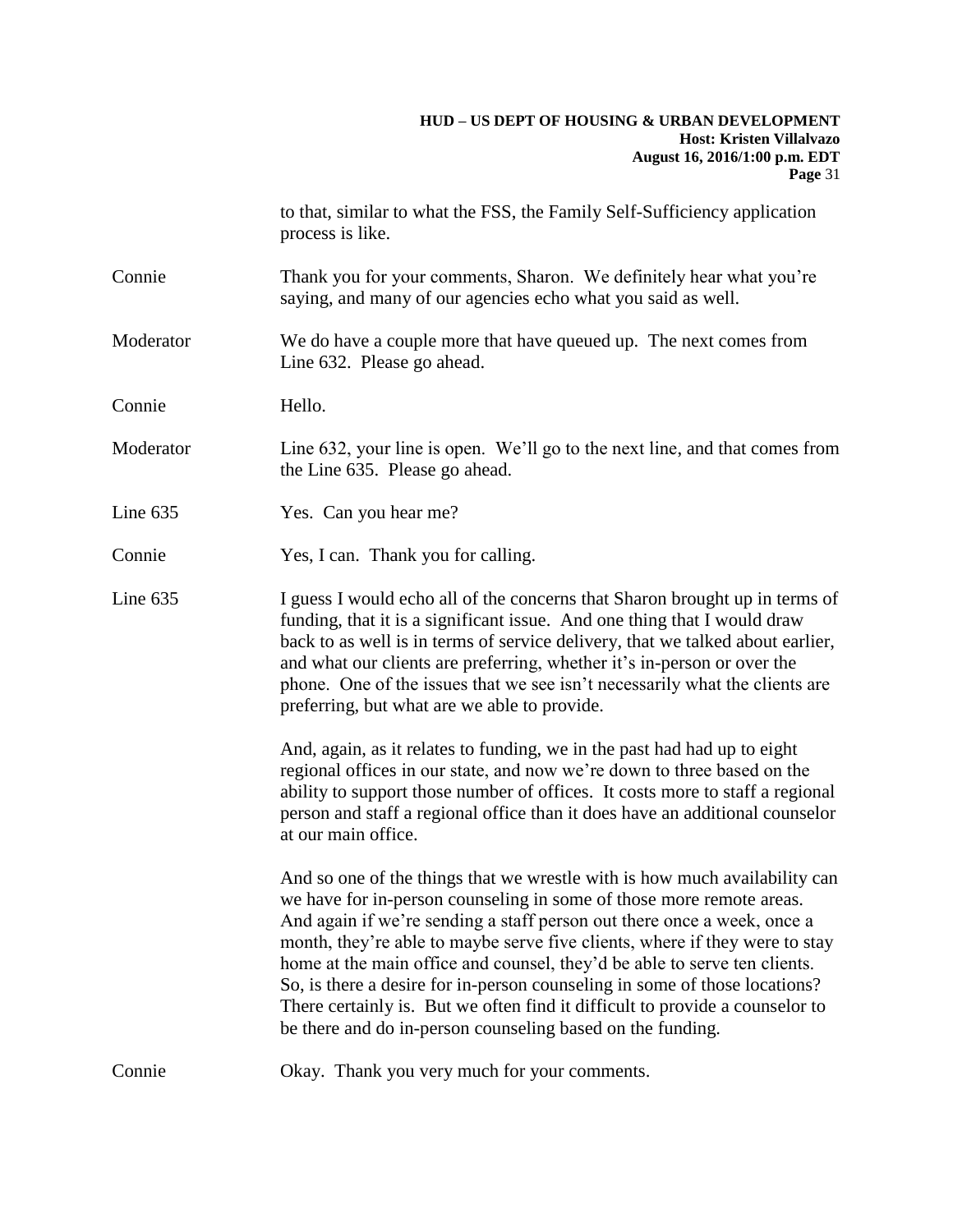| Moderator | [Operator instructions.] Our next question comes from the line of 592.<br>Please go ahead.                                                                                                                                                                                                                                                                                                                                                                                                                                                                                                                                        |
|-----------|-----------------------------------------------------------------------------------------------------------------------------------------------------------------------------------------------------------------------------------------------------------------------------------------------------------------------------------------------------------------------------------------------------------------------------------------------------------------------------------------------------------------------------------------------------------------------------------------------------------------------------------|
| Sophie    | Hi. This is Sophie from New Jersey.                                                                                                                                                                                                                                                                                                                                                                                                                                                                                                                                                                                               |
| Connie    | Hi, Sophie.                                                                                                                                                                                                                                                                                                                                                                                                                                                                                                                                                                                                                       |
| Sophie    | In New Jersey we've been cut back, the same as the last caller, a lot in<br>funding. The reporting requirement with the PARs is very time<br>consuming. I'm not sure if there's a way to eliminate that. I question<br>myself every time we have an audit, our audit passes our fiscal<br>department, it passes the counseling portion, so why are we also required<br>to create the PARs to count every minute that we do, whether we do it for<br>closure, first-time home buyer, or financial capability. The money that we<br>are given through our sub-grantee is not enough for the time that it takes<br>for that billing. |
| Connie    | Thank you, Sophie, for your comments. Yes, those are a lot of concerns.<br>Those are the same concerns that many agencies have. And they are the<br>current requirements, so we're listening to all of you, and that's something<br>that we'll continue to work on and continue to have discussions with all<br>our agencies.                                                                                                                                                                                                                                                                                                     |
| Sophie    | And then the client management system gives you a detailed breakdown<br>of how many hours and minutes we're spending with the clients that we're<br>billing to HUD, then why are there other forms and other things necessary<br>to receive the funding?                                                                                                                                                                                                                                                                                                                                                                          |
| Connie    | Thank you for your questions. Those are things that we're hearing from<br>many agencies like yours, and we'll continue to try to work with everyone<br>on fulfilling their reporting requirements. And we'll work on how to<br>better meet everyone's needs as we-                                                                                                                                                                                                                                                                                                                                                                |
| M         | Hello?                                                                                                                                                                                                                                                                                                                                                                                                                                                                                                                                                                                                                            |
| Connie    | Hello. I'm sorry. I think I got cut off for a few seconds.                                                                                                                                                                                                                                                                                                                                                                                                                                                                                                                                                                        |
| M         | Okay.                                                                                                                                                                                                                                                                                                                                                                                                                                                                                                                                                                                                                             |
| Connie    | Are there any other questions, or is Sophie still on the line?                                                                                                                                                                                                                                                                                                                                                                                                                                                                                                                                                                    |
| M         | I think I got cut off with you. I didn't hear anything else.                                                                                                                                                                                                                                                                                                                                                                                                                                                                                                                                                                      |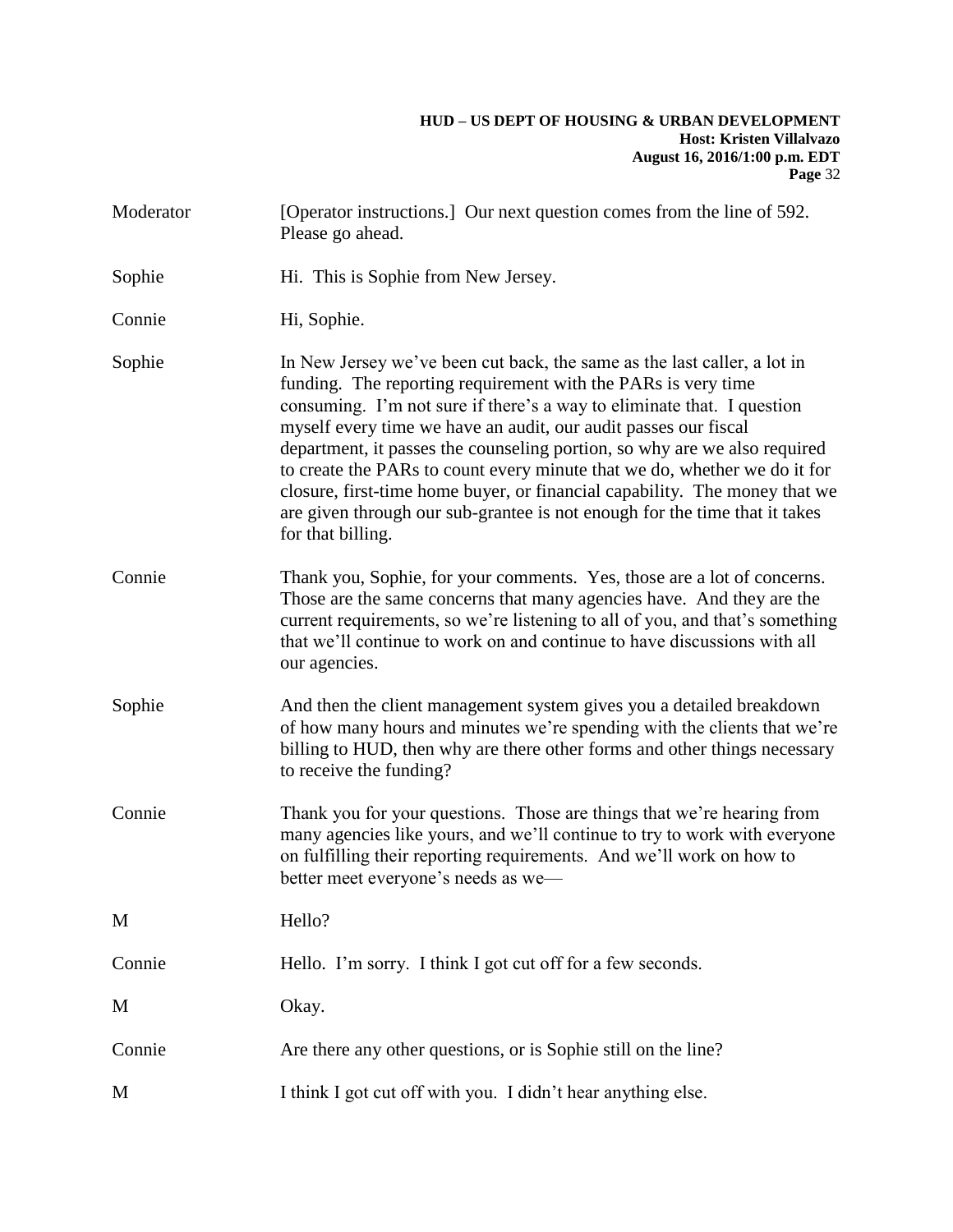| Connie    | Okay.                                                                                                                                                                                                                                                                                                                                                                                                                                                                                                                                                                                                                                                                                                                                                                                                                                                    |
|-----------|----------------------------------------------------------------------------------------------------------------------------------------------------------------------------------------------------------------------------------------------------------------------------------------------------------------------------------------------------------------------------------------------------------------------------------------------------------------------------------------------------------------------------------------------------------------------------------------------------------------------------------------------------------------------------------------------------------------------------------------------------------------------------------------------------------------------------------------------------------|
| Moderator | Right now we don't have anyone else in queue, but I think Sophie's line<br>did disconnect here accidentally. I'll let you know when they rejoin. But<br>right now we do not have any other questions or comments in queue.                                                                                                                                                                                                                                                                                                                                                                                                                                                                                                                                                                                                                               |
| Connie    | Okay. Hearing none, we can move on to the next slide, please. Okay.<br>Let's talk briefly about the appeals process. This is in Chapter 8 of the<br>handbook. The appeals process doesn't come up very often, but this is an<br>important process that housing counseling agencies should be aware of.<br>Chapter 8 is a brief chapter, and most agencies probably will not have<br>questions on the appeals process until the need comes up. Well, one of<br>those situations where the appeals process would come up would be if<br>HUD sends a housing counseling agency a termination letter. Well, you<br>might wonder what can the agency do if they get a termination letter?<br>They might want to appeal that termination. And to appeal the agency<br>must submit a written appeal which must be received within 30 days of<br>HUD's decision. |
|           | There are other situations where the appeals process might come up. So,<br>with that said, we'd like to know if you have any questions or concerns<br>about the appeals process that we should include in the handbook? If the<br>operator could open the lines, please.                                                                                                                                                                                                                                                                                                                                                                                                                                                                                                                                                                                 |
| Moderator | Okay. [Operator instructions.] And allowing a few moments here, I do<br>not have anyone queuing up.                                                                                                                                                                                                                                                                                                                                                                                                                                                                                                                                                                                                                                                                                                                                                      |
| Connie    | Thank you.                                                                                                                                                                                                                                                                                                                                                                                                                                                                                                                                                                                                                                                                                                                                                                                                                                               |
| Moderator | Oh, we do have one that's queued up here. One moment. [Operator<br>instructions.] So far we haven't had anyone queue up. [Operator<br>instructions.] And we have no questions in queue.                                                                                                                                                                                                                                                                                                                                                                                                                                                                                                                                                                                                                                                                  |
| Connie    | Okay. Thank you. So, we can move ahead. We've covered quite a bit of<br>information today, and we appreciate you taking the time to participate in<br>today's stakeholder feedback meeting. Do you have any additional<br>suggestions or comments that could further improve the handbook, or are<br>there any other topics that you would like to see addressed on another<br>call?                                                                                                                                                                                                                                                                                                                                                                                                                                                                     |
|           | So, just in case you don't have a handbook in front of you, here are some                                                                                                                                                                                                                                                                                                                                                                                                                                                                                                                                                                                                                                                                                                                                                                                |

of the topics. Chapter 1 is General Program Information. Chapter 2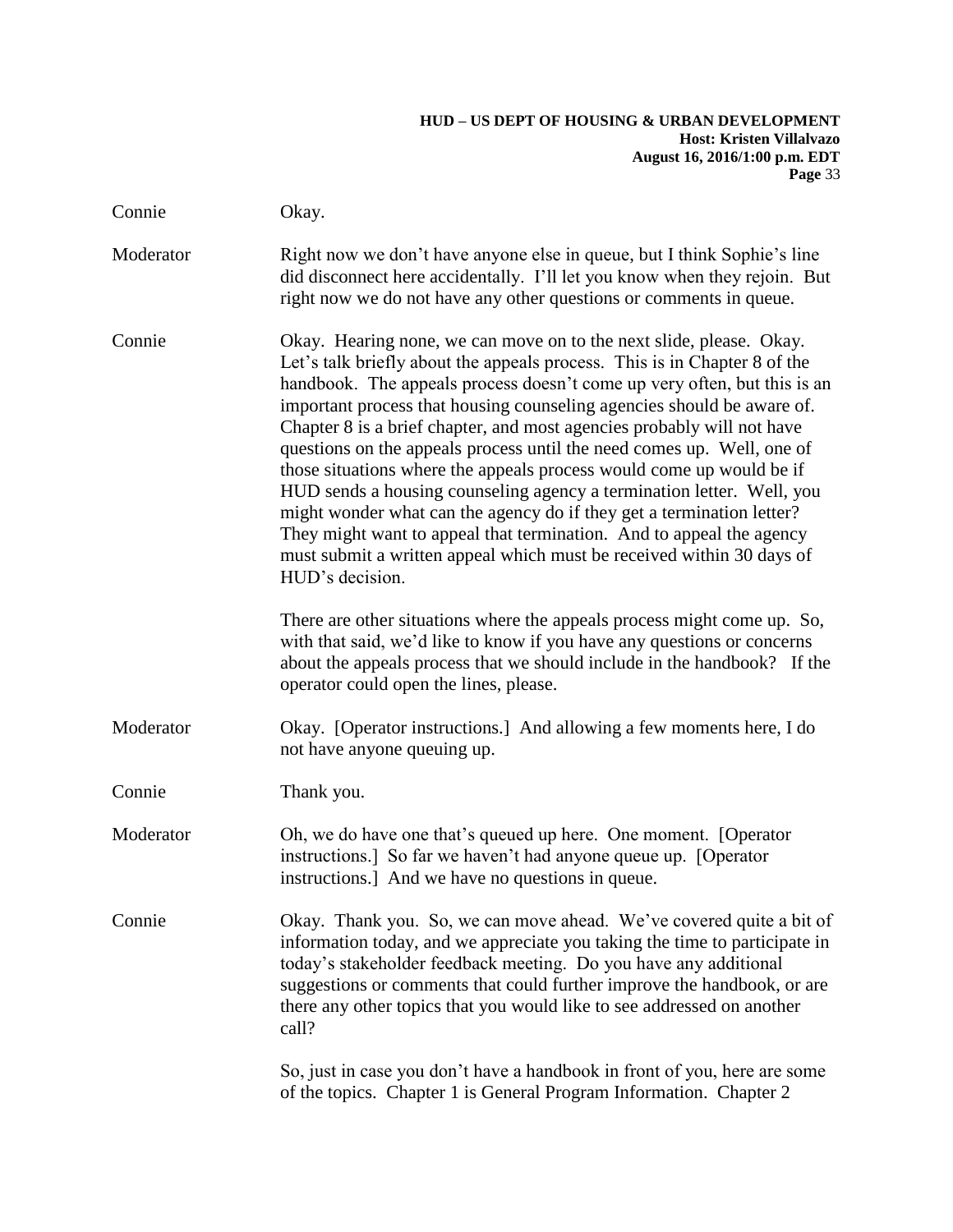|           | covers Obtaining HUD Approval. Chapter 3 is Delivery of Housing<br>Counseling Services, followed by Reverse Mortgage Housing Counseling.<br>Chapter 5, which Stephanie covered earlier, is Recordkeeping and<br>Reporting. Chapter 6 is Performance Criteria and Monitoring. And again,<br>Chapter 7 is Funding, and Chapter 8 is Appeals.                                                                                                                                                                                                                  |
|-----------|-------------------------------------------------------------------------------------------------------------------------------------------------------------------------------------------------------------------------------------------------------------------------------------------------------------------------------------------------------------------------------------------------------------------------------------------------------------------------------------------------------------------------------------------------------------|
|           | So, if you have any additional suggestions or comments, please let us<br>know. And you can call in, or you can send your comments through the<br>written queue. Or, if you think of something later you can always send us<br>an email to housing.counseling@hud.gov. Does the operator have anyone<br>in the queue right now?                                                                                                                                                                                                                              |
| Moderator | Currently we have no one in queue for a question or a comment.                                                                                                                                                                                                                                                                                                                                                                                                                                                                                              |
| Connie    | Okay. Thank you. So, with that, I can hand it back to Stephanie for<br>closing.                                                                                                                                                                                                                                                                                                                                                                                                                                                                             |
| Stephanie | Thank you, Connie, very much, for covering all that material. It's a lot of<br>good information. And I'd like to extend my thanks to all of you who are<br>on the call. We appreciate all of your feedback and telling us like it is, and<br>telling us what your experiences are, many of which we have heard. But<br>hearing them again just increases the priority level to try to address them,<br>and you've given us some food for thought that we had not considered or<br>anticipated.                                                              |
|           | So, we have gone over our allotted time, and appreciate those of you who<br>were able to stay on for an additional ten minutes or so. We have, at the<br>end of the presentation, our last slide, which gives you the housing<br>counseling mailbox again, housing.counseling@hud.gov, to which you<br>can email questions or comments. If we were not able to address your<br>questions or comments during this call, or didn't address your questions or<br>comments that you sent to the feedback mailbox, we'll try to get to those<br>at another time. |
|           | If you think of anything else that you would like for us to cover on a<br>stakeholder call, let us know. This will not be the last one that we'll<br>convene. And also at some point we will invite written comment. A lot of<br>times you are able to put your thoughts and expressions into words on<br>paper a little bit better and just have the handbook available to you as a<br>reference as you're forming your feedback.                                                                                                                          |